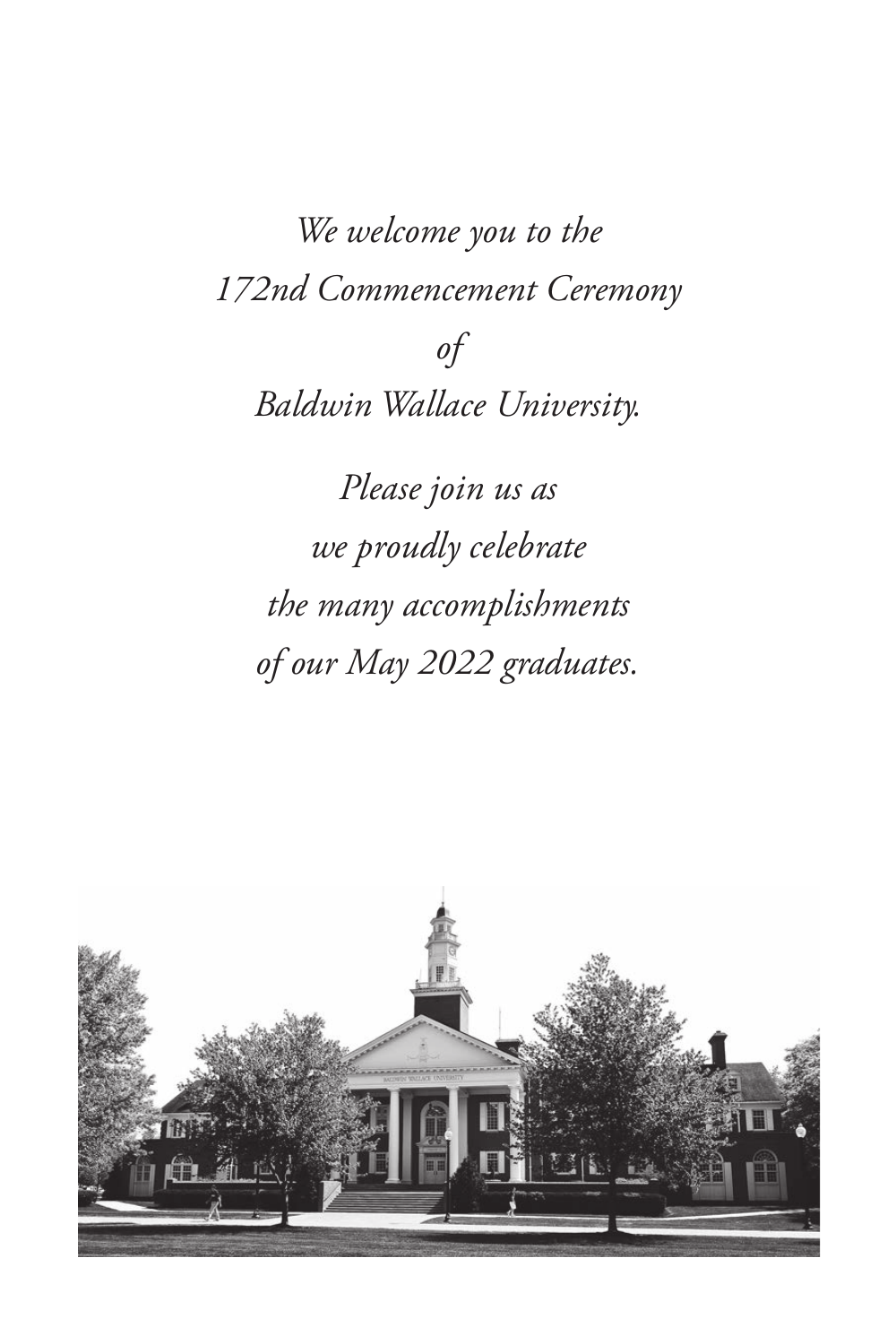**A message from Robert C. Helmer, Ph.D., J.D.** *President of the University*



To our graduates, their families and friends,

Congratulations on your outstanding achievement. We know you worked very hard to earn your degree and that you have much to celebrate. The entire BW community joins me in expressing our pride for your accomplishment. Today, you join tens of thousands of BW alumni around the world who each day make meaningful and lasting professional and personal contributions that change lives in myriad ways.

Wherever you go, be proud to be a YJ4L and a part of a legacy that has followed generations of graduates for more than 175 years. Each individual adds a chapter to the story of BW. It is a remarkable story filled with aspirations, successes, steadfast commitment, and a unity and compassion that defines who we are as individuals and as an institution of higher education.

Please know we look forward to welcoming you back to campus for events and to hear of your successes. Your journey at BW has not ended but continues over a lifetime.

Best wishes for a safe, healthy and successful future.

All good things,

Robert C. Helmer President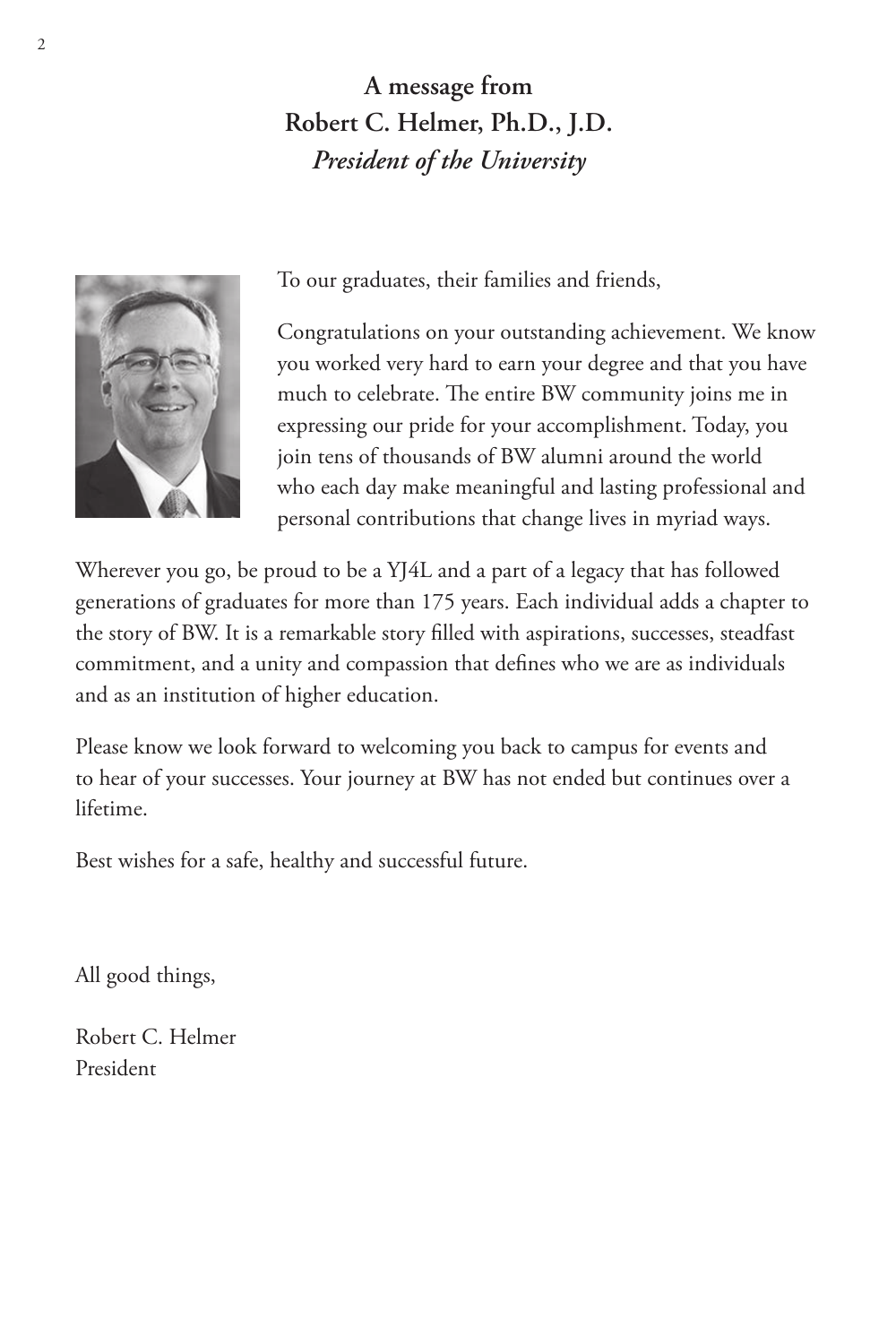**A message from Stephen D. Stahl, Ph.D.** *Provost of the University*



Your graduation from Baldwin Wallace means you not only take with you the knowledge and skills you've gained, but also the memories, friendships and mentoring relationships you've developed along the way.

During your time at BW, you may have met hundreds of people – on campus and from across the country – who are connected to BW. You now are connected with those alumni who share the same great experiences and memories.

Help keep the connections growing by proudly sharing your alma mater with whomever you meet.

The BW experience and education are the cornerstone of who you have become. You have the ability, powered by BW, to accomplish even greater things than you have ever imagined. When you entered BW, you were greeted at the welcome center and there on the wall is a quote:

> *The mind is not a vessel that needs filling, but a fire to be kindled.*  —Plutarch

This should mean more to you today than the day you entered BW. My hope is that you will do well in life after BW, but also that you will honor your faculty and the staff who nurtured and guided you in your years at BW by making sure that you give back to society by using your education to make your corner of the world a better place.

Congratulations on your achievement,

Stephen D. Stahl Provost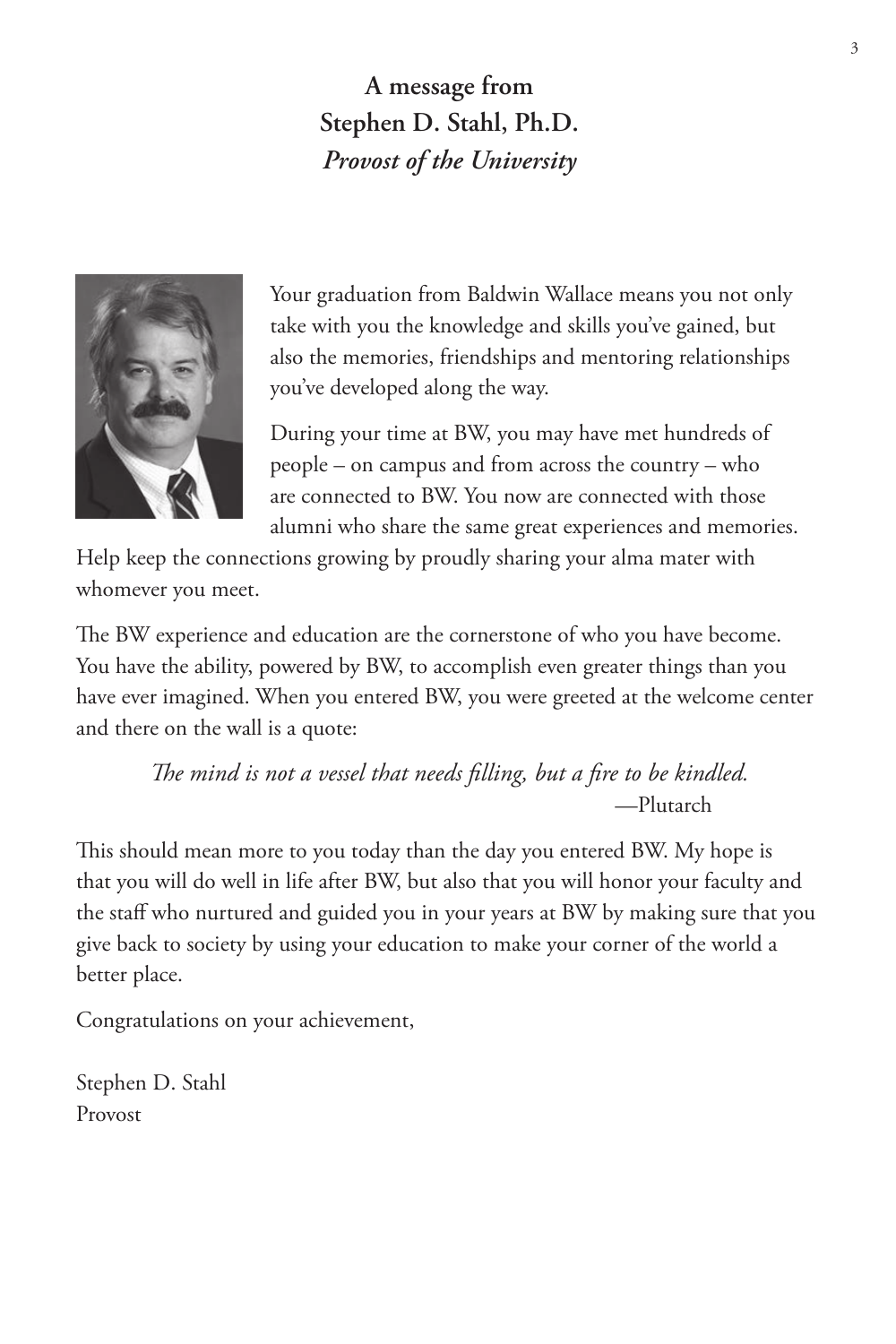

# **BALDWIN WALLACE UNIVERSITY CLASS OF 2022 SPRING COMMENCEMENT MAY 7, 2022, 2:00 p.m.**

**Stephen D. Stahl, Ph.D.** *Provost of the University, Presiding*

**PROCESSIONAL** Brass Ensemble *Kenneth Heinlein D.M.A, director*

+ **INVOCATION** Ellen Posman, Ph.D. *Professor and Chair of Religion*

+ **NATIONAL ANTHEM** Brass Ensemble

GREETING Robert C. Helmer, Ph.D., J.D. *President of the University*

**INTRODUCTION OF**  President Helmer **COMMENCEMENT SPEAKER**

#### **COMMENCEMENT ADDRESS** Randell McShepard '86

#### **CONFERRING OF HONORARY DEGREE** Lori Long, Ph.D. **to Randell McShepard** *Professor of Business and Doctor of Humane Letters Burton D. Morgan Endowed Chair*

 *in Entrepreneurial Studies*

**+ If you are able, please stand.**

Please turn off cell phones and other electronic devices until the ceremony has ended. Thank you.<br>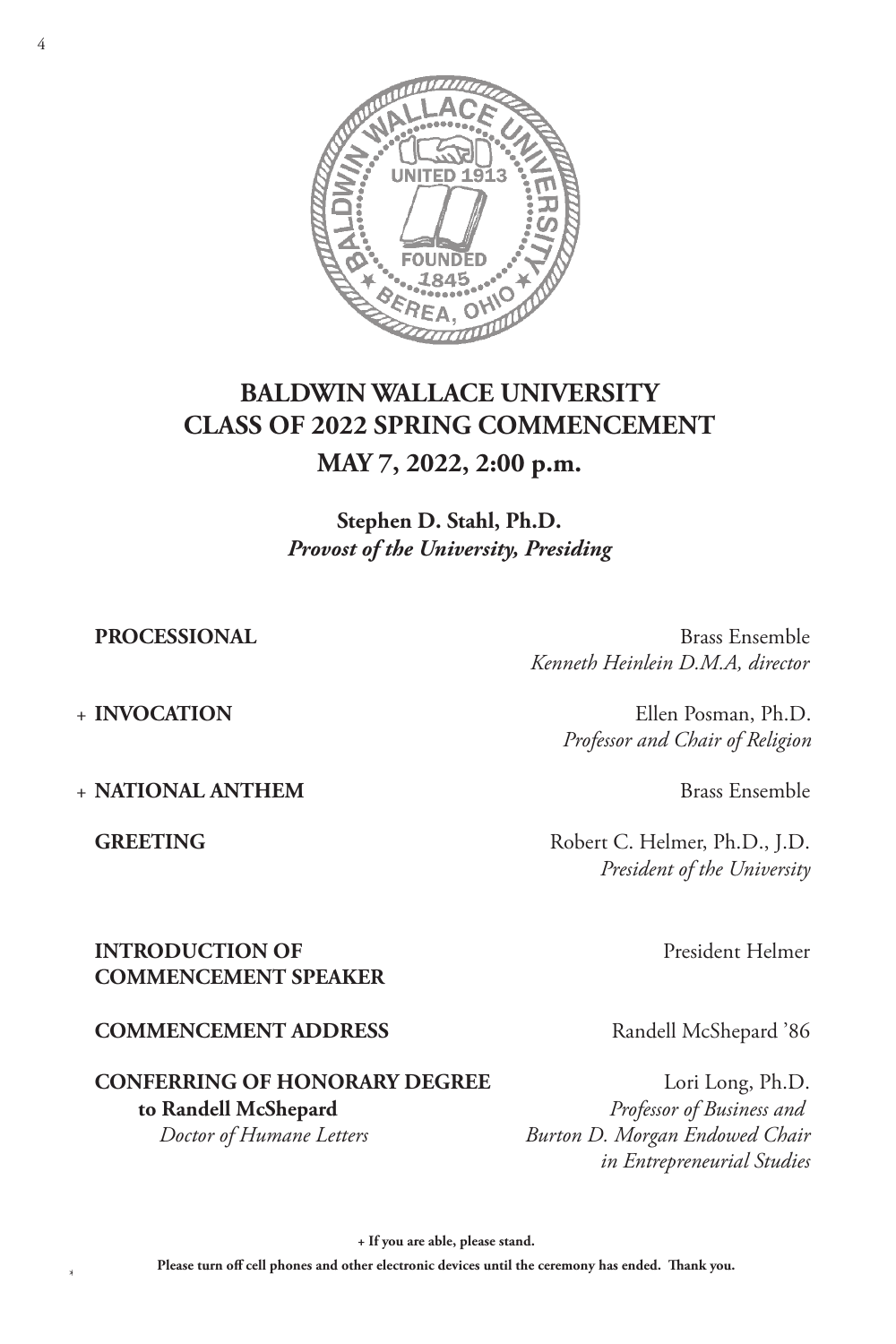**SENIOR FAREWELL** Timeka Rashid, Ph.D. *Vice President of Student Affairs*

> Madison Hancock *President, Class of 2022*

#### **SPECIAL HONORS** Provost Stahl

#### **CHARGE FROM THE** Agnes Dover '76  **BOARD OF TRUSTEES** *Chair, Board of Trustees*

#### **CONFERRING OF DEGREES** President Helmer

#### **PARTING WORDS TO THE GRADUATES** President Helmer

#### + **BENEDICTION** Dr. Posman

Baldwin Wallace, hail thy name. Anissa Clay de Zelaya '22 Praise to thee we bring. The state of the Sophia Mintsiveris '22 Where'er we go throughout the land, Our loyalty we'll sing. Sam Wetzel '22 Thy wisdom and thy friendships true Will inspiration be. *vocalists* Forever Baldwin Wallace We pledge our hearts to thee.

#### **RECESSIONAL** Brass Ensemble

+ **ALMA MATER** David Drettwan '22

#### **MACE BEARER**

Pierre David, Ph.D.

#### **FLAG BEARERS**

Lizzy Cole *President, Student Body* Emily Kollin *President-elect, Graduate Student Association*

#### **BEARERS OF THE GONFALONS**

Guy E. Farish, Ph.D. *Dean, College of Arts and Sciences*

Susan Kuznik, D.B.A. *Interim Dean, School of Business*

Michael Smith, Ph.D. *Dean, College of Education and Health Sciences*

Swagata Banik, Ph.D. *Dean, Graduate Studies and Research*

Susan Van Vorst, M.A. *Dean, Conservatory of Music*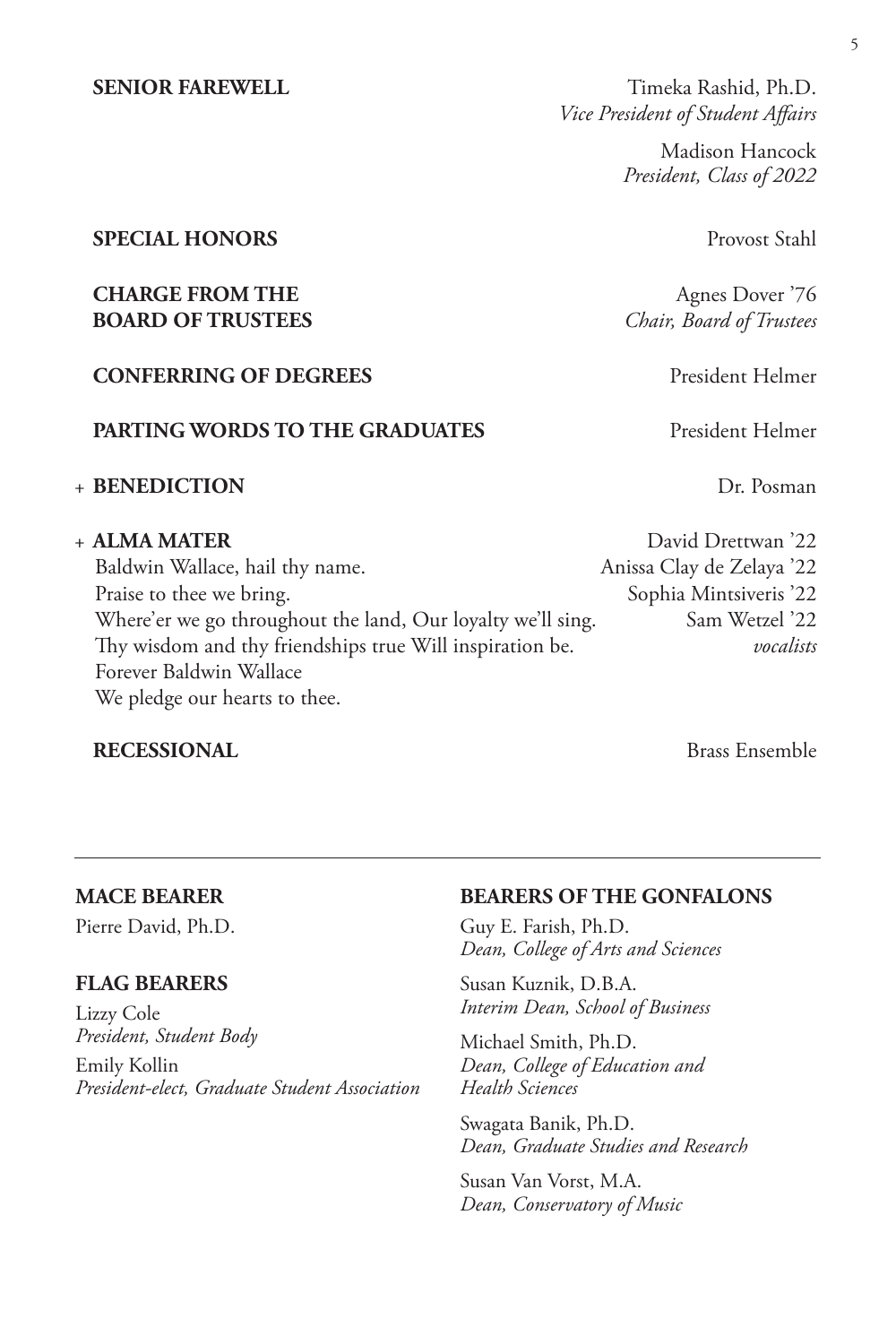#### **MARSHALLS**

Bryan Bowser, *Professor of Arts Management* Tony Dick, *Professor of Sports Management* Mary Dobrea, *Professor of Piano* Andy Dohanos, *Professor of Communication Arts and Sciences* Chungsim Han, *Professor of Mathematics* Rachelle Hippler, *Professor of Software Engineering* Patrick Ledwidge, *Professor of Cognitive Neuroscience* Gloria Liu, *Professor of Accounting* Ven Ochaya, *Professor of Management* Jennifer Perry, *Professor of Cognitive Psychology* Chisomo Selemani*, Professor of Speech Pathology*

# **2021-22 SENIOR CLASS OFFICERS**



Madison Hancock *President*



Rachel VanArsdale *Vice President*



Leon Contreras *Secretary*/*Treasurer*

# **2021-22 GRADUATE STUDENT ASSOCIATION OFFICERS**



Caite Lenahan *President*



Karley Beaudry *Vice President*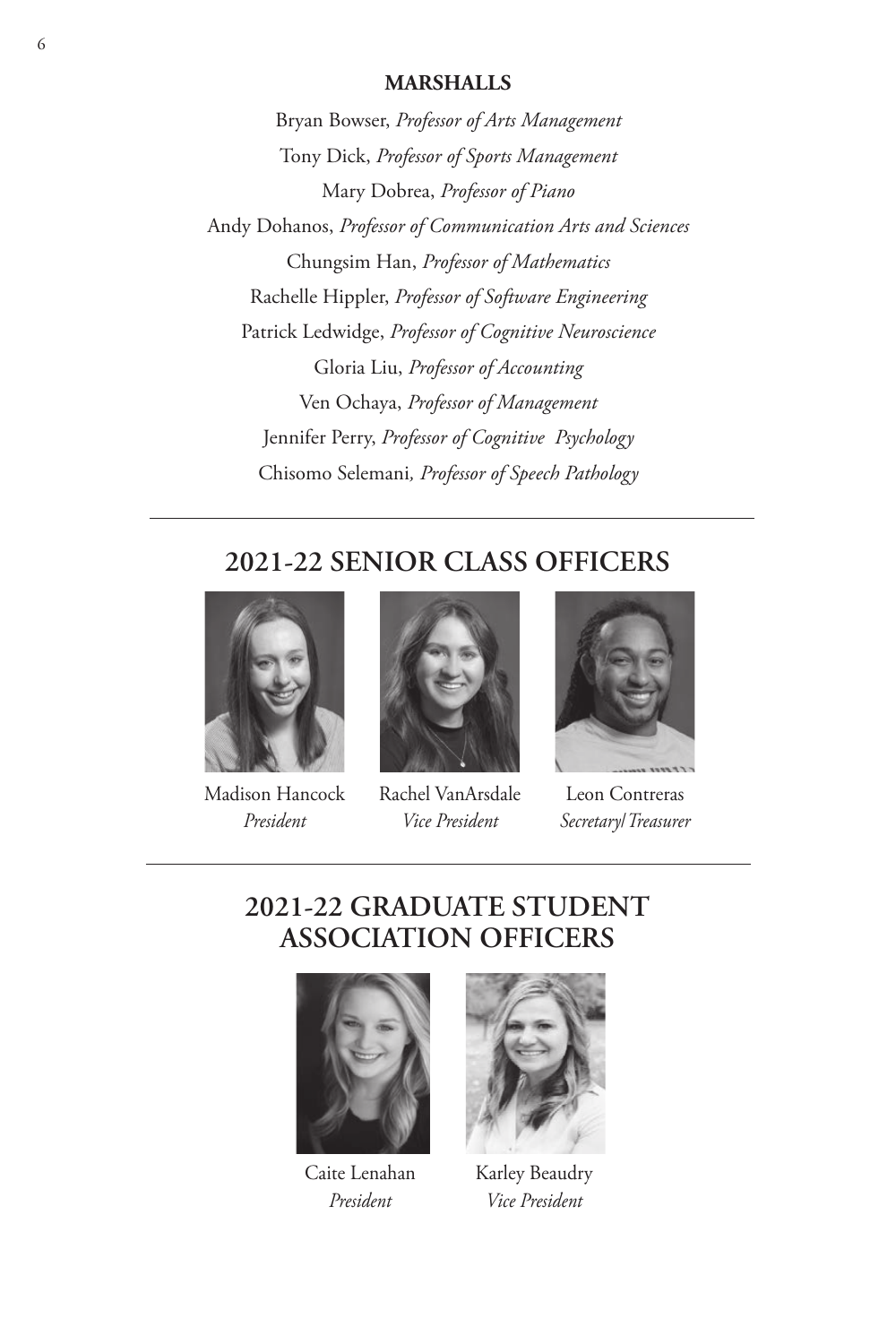# **OUTSTANDING SENIORS 2022**









Lauryn Cook Cory Friedrich Lillian Edwards Arundhati Gupta





Nicki Hodgkiss Salayna Hritz Ezra Ohly Jordyn Rozek







**Jared Rudge Casey White** 



The names of graduates listed in the Commencement program are based on requirements completed through Fall 2021 and in progress in Spring semester 2022. Student honors noted in the program are based on cumulative averages at the end of Fall Semester 2021. All summa cum laude (3.9 and above), magna cum laude (3.75 minimum) and cum laude (3.6 minimum) honors, which are based on final cumulative averages, will appear on diplomas.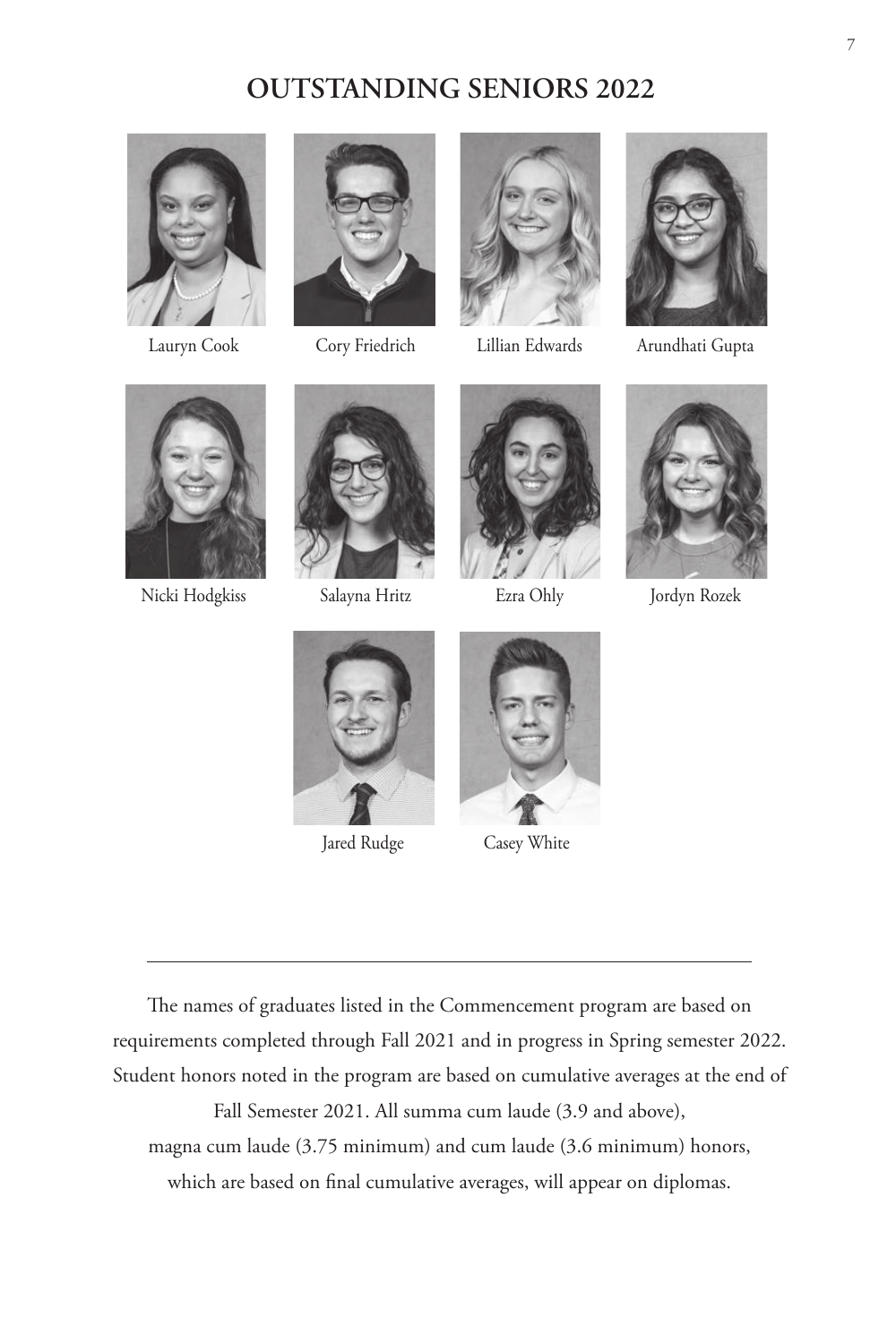# **Spring 2022 Commencement Speaker and Honorary Degree Recipient**

# **Randell McShepard**



Lauded for his accomplishments in business and community engagement and as a bold voice in elevating the next generation of Black leaders, Randell "Randy" McShepard '86 is being welcomed back to Baldwin Wallace.

He is the vice president of public affairs and chief talent officer for RPM International Inc., a multinational company with subsidiaries in specialty coatings, sealants, building materials and related services. In this role, McShepard coordinates external affairs for the company (including corporate philanthropy and government relations) and

manages and evaluates leadership development, succession planning and executive training in collaboration with the chairman and CEO.

In addition, he is a board member of the Cleveland Foundation and Destination Cleveland, director for Citymark Capital LLC, and chairman and co-founder of PolicyBridge. McShepard also serves on the Cuyahoga County Citizens' Advisory Council on Equity and is a past member of the BW Board of Trustees, a role he held for nearly 20 years.

Among accolades, he is a 2013 BW Alumni Merit Award honoree. From his other alma maters, he was inducted into the John F. Kennedy High School Hall of Fame (Cleveland) and was recognized as a Distinguished Alumnus of Cleveland State University (where he earned a master's degree in urban studies in 1998). In 2017, he received the "Humanitarian Award" from The Diversity Center of Northeast Ohio.

McShepard is also a 2021 PAN Award recipient – an honor given by Cleveland Public Theatre to an individual who inspires others by being dedicated to the community and enlightening and reviving people's spirit through leadership.

> *Mr. McShepard will receive the honorary degree of DOCTOR OF HUMANE LETTERS*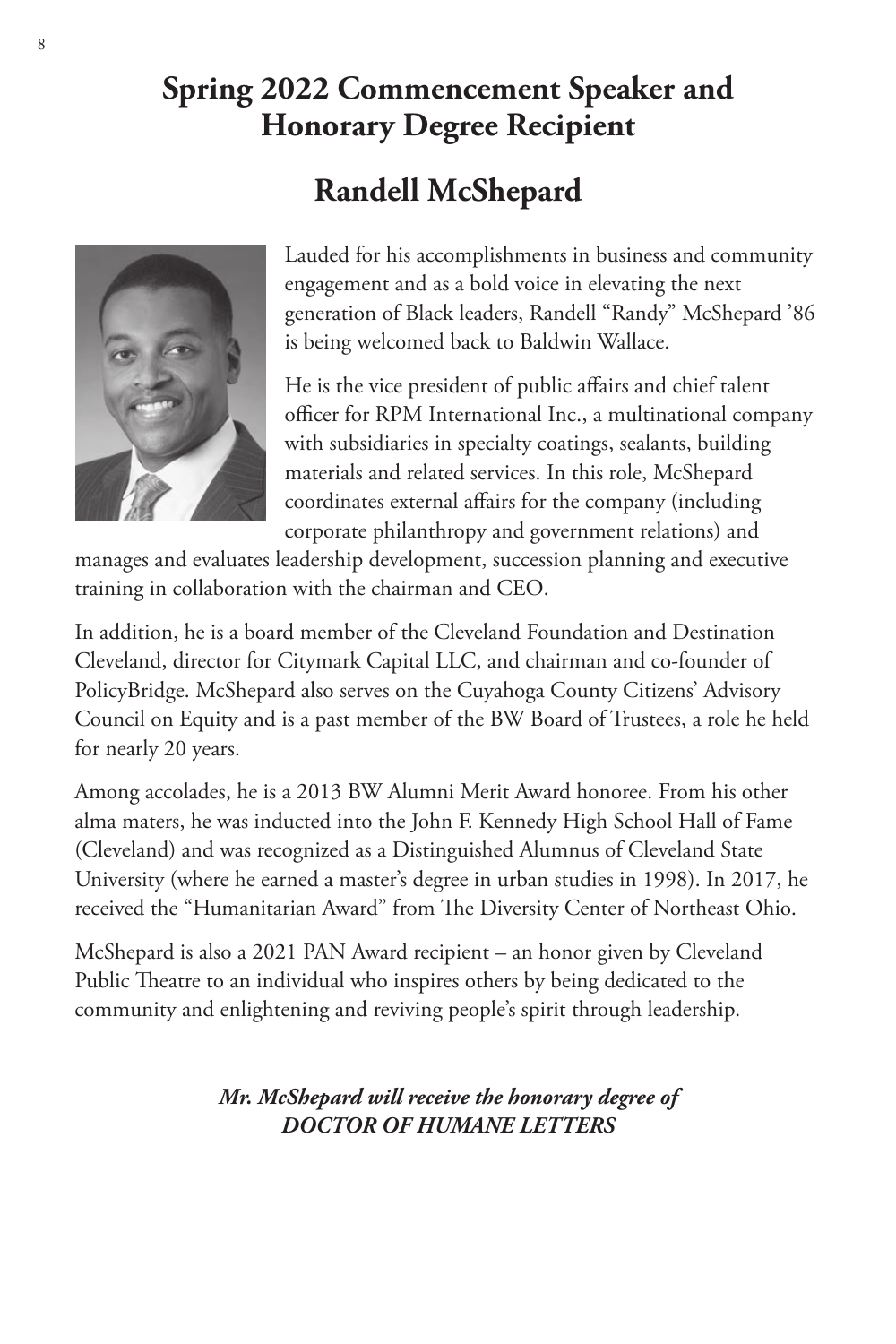# **SCHOOL OF BUSINESS**

#### **MASTER OF ACCOUNTANCY**

Joseph P. Bernardo *BA, Baldwin Wallace University*

Quinn Patrick Colwell *BA, Baldwin Wallace University*

Kristen Geraci *BA, Baldwin Wallace University*

Kayla Anne Gilmore *BA, Baldwin Wallace University*

Mia Claire Glassco *BA, Adrian College*

Jacob Godwin *BA, Baldwin Wallace University*

Kyle Hermann *BA, Baldwin Wallace University*

Thomas Michael Miller, Jr. *BS, John Carroll University*

Bryce Posner *BA, Baldwin Wallace University*

Michael Galen Williams, Jr. *BA, Hiram College*

### **MASTER OF BUSINESS ADMINISTRATION**

Paul Raymond Baker *Human Resources Program BA, Baldwin Wallace University*

Connor Bayzath *Management Program BS, The Ohio State University*

Victoria Bearer *Healthcare Program BS, Youngstown State University* Seamus Michael Bermingham *Healthcare Program BA, Baldwin Wallace University*

Thomas G. Blair *Management Program BS, Baldwin Wallace University*

Tammy Felice Brand *Healthcare Program PharmD, University of Colorado*

Myia M. Bransford *Management Program BA, Baldwin Wallace University*

Lauren Elizabeth Cardoza *Human Resources Program BA, Baldwin Wallace University*

Aviva Aliza Clayman *Management Program BA, Case Western Univeristy*

Anthony DiMarino *Healthcare Program BS, The Ohio State University*

Sheffia Randall Dooley *Management Program BA, Baldwin Wallace University*

Faith Natalie F. Factora *Healthcare Program BHS, University of Florida*

Anastasia Fish *Management Program BA, Baldwin Wallace University*

Angel Frescki *Management Program BA, Baldwin Wallace University*

Meredith G. Gastel *Management Program BA, Baldwin Wallace University*

The names of graduates listed in this recognition program are based on requirements completed through Fall Semester 2021.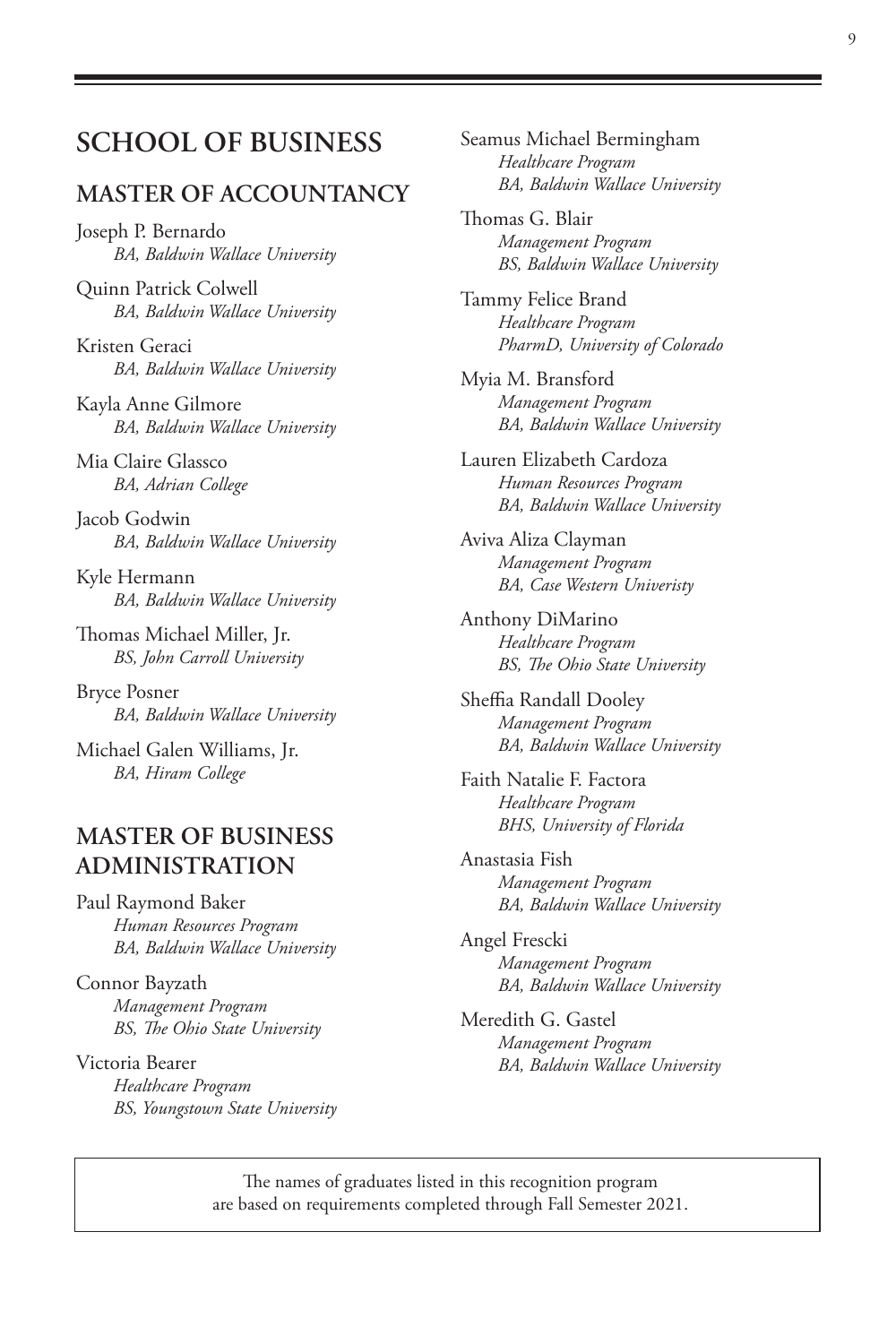Jacob C. Grasso II *Sport Management Program BA, Baldwin Wallace University*

Madison T. Harris *Management Program BA, Baldwin Wallace University*

Seth Holt *Healthcare Program BS, The University of Akron*

Charles Nathan Kitts *Healthcare Program BA, American Public University*

Kaitlin Kuehn *Human Resources Program BS, Ohio University*

Rudy Joseph Kuntz II *Management Program BA, Baldwin Wallace University*

Emily Kuznik *Management Program BA, Baldwin Wallace University*

Dennis James Layman, Jr. *Business Analytics Program BA, Baldwin Wallace University*

Timothy Nathan Lilley *Management Program BA, Baldwin Wallace University*

Ross A. Luckett *Healthcare Program BS, Huntington University*

Tanner McHugh *Management Program BA, Baldwin Wallace University*

Jacqueline Fay Mendoza *Healthcare Program BS, The Ohio State University*

Samantha Erin Mercer *Management Program BBA, Eastern Michigan University*

Rachael Anne Montanari *Sport Management Program BA, Baldwin Wallace University* Caitlin N. Moravec *Management Program BA, Baldwin Wallace University*

Eric Kenneth Moss *Management Program BA, Miami University*

Rosanna M. Naeem *Business Analytics Program BA, Baldwin Wallace University*

Matthew Obrzut *Management Program BS, The University of Akron*

Dawn R. Owen-Young *Management Program BA, Baldwin Wallace University*

Silvia Elena Perez-Protto *Healthcare Program MD, Universidad de la Republica Uruguay & MS, Drexel University*

Sonya Marya Podskalan-Price *Sport Management Program BA, Baldwin Wallace University*

Cambria Pollmann *Management Program BA, Baldwin Wallace University*

Stephanie Noelle Posar *Business Analytics Program BBA, Ohio University*

Valerie Lucarelli Schenk *Management Program BS, Youngstown State University*

Jada Q. Smith *Management Program BS, Central State University*

Natalie Smith *Management Program BA, Baldwin Wallace University*

Jessica Thomas *Management Program BA, John Carroll University*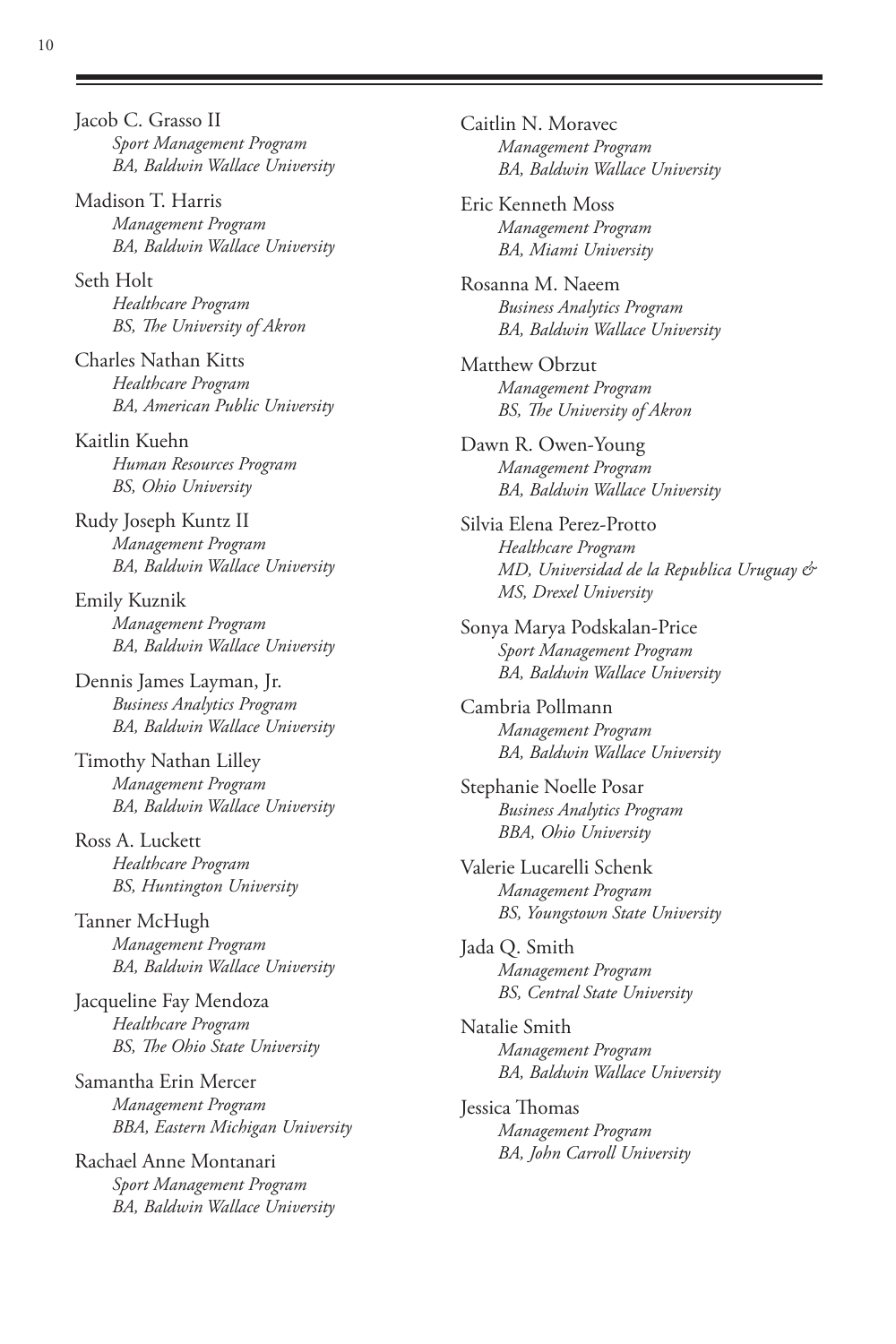Shawn Girard Toal *Business Analytics Program BA, Ohio Northern University*

Marisa A. Tupy *Human Resources Program BS, Baldwin Wallace University*

Hanna Vannello *Human Resources Program BA, John Carroll University*

Bradley Duane Virgin *Management Program BS, The University of Akron*

Matthew Page Webb *Management Program BA, Baldwin Wallace University*

# **COLLEGE OF EDUCATION & HEALTH SCIENCES**

#### **MASTER OF ARTS IN EDUCATION**

Elaina Irene Antonaklas *BSEd, The University of Akron*

Teresa Rose Asevedo *MBA, Baldwin Wallace University*

Karley Qiana Beaudry *BA, Cleveland State University*

Jennifer Leigh Belza *BSEd, Bowling Green State University*

Lisa Marie Berner *BS, Slippery Rock University*

Crystal Lynn Davidson *BSEd, Cleveland State University*

Dominique J. Edmonds *BA, Mercyhurst University*

Mariah B. Halata *BA, Baldwin Wallace University*

Trocon Lewis Keneah *BA, Muskingum University* Kaila Elise Latina *BS, Xavier University*

Caitlin Ann Lenahan *BS, Michigan State University*

Gina Marie Martucci *BA, Notre Dame College*

Timothy Jacob Morrison *DMin, Boston University*

Laura Marie Pressnell *BSEd, Baldwin Wallace University*

Grace R. Rached *BSEd, Baldwin Wallace University*

Bailey Anne Scribner *BA, University of South Carolina*

Mariah A. Thompson *BA, Baldwin Wallace University*

Ashley Nicole Ventura *BA, Cleveland State University*

Cassidy Wagner *BS, Ohio University*

#### **MASTER OF MEDICAL SCIENCE**

Mia Lucille Battaglia *BS, Youngstown State University*

Meghan Marie Burgess *BA, Baldwin Wallace University*

Eileen Nora Carey *BS, The Ohio State University*

Hannah Katherine Carner *BS, Baldwin Wallace University*

Caroline Nadine Elaine Church *BS, Miami University*

Mariah Ann Cluss *BA, The College of Wooster*

Adrienne DeVault *BS, Kent State University*

Shanae Gayheart *BS, Kent State University*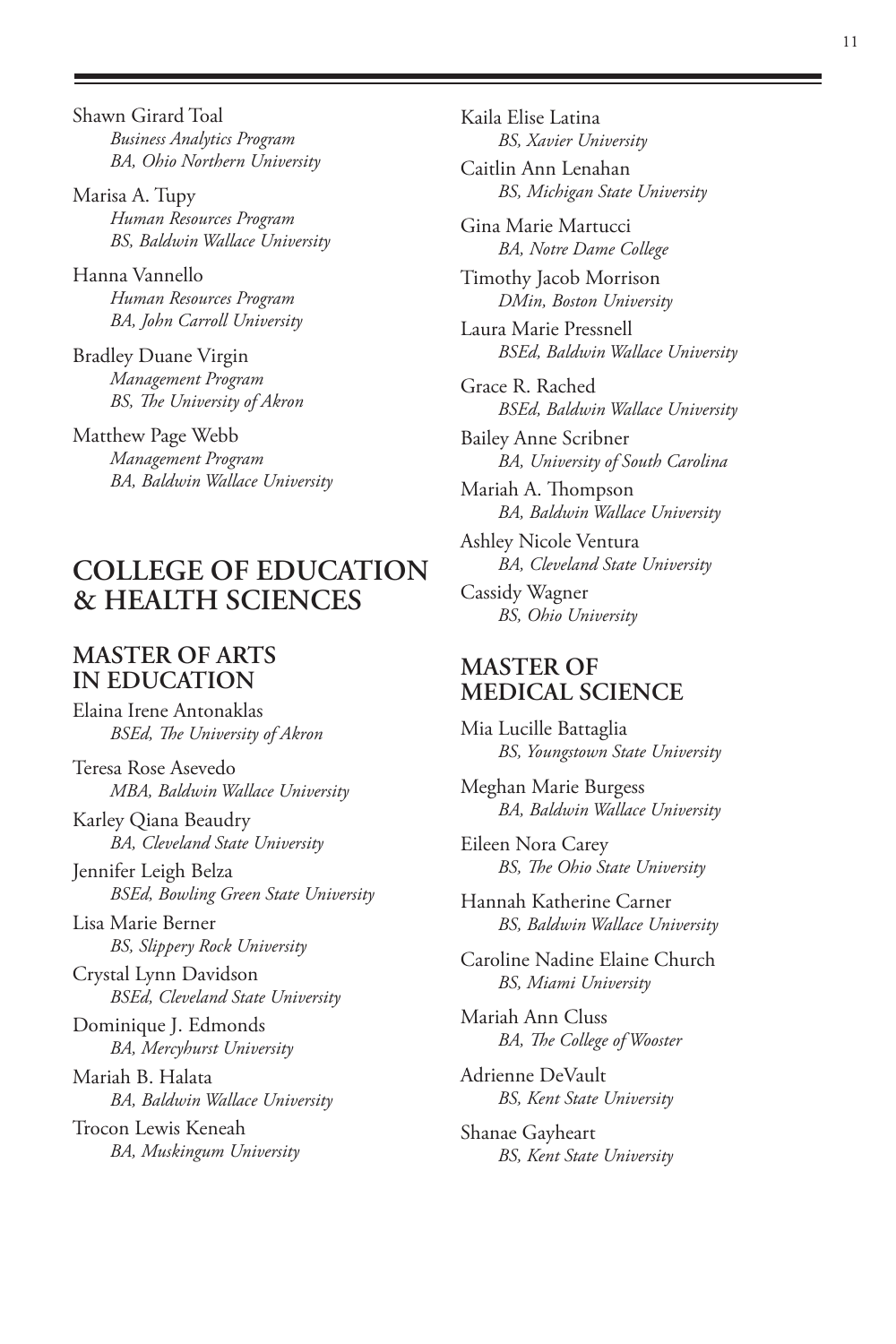Kallie L. Hinspeter *BS, Mercyhurst University*

Kyle Michael Kelly *BA, Baldwin Wallace University*

Grant Nathaniel Lescallett *BS, The Ohio State University*

Kinsey Anne Martin *BS, Baldwin Wallace University*

Erin Patricia McDonough *BS, University of Cincinnati*

Andrea Nicole McGannon *BA & BS, Ohio University*

Traci Lee Mogus *BS, Kent State University*

Kelsey Elizabeth Mohr *BS, Kent State University*

Margaret Anh Nguyen *BA, California State University, Long Beach*

Rachel Elizabeth Novak *BS, Cleveland State University*

Patrick Lawrence Orsini *BA, Baldwin Wallace University*

Emily Po *BS, Northeastern University*

Brandi N. Podboy *BS, Kent State University*

Hannah Poulakos *BS, Youngstown State University*

Timothy Arthur Rooney *BS, Kent State University*

Erik Christopher Schumann *BA, The Ohio State University*

Molly Elizabeth Sephel *BS, The Ohio State University* Megan Marie Tomic *BS, The University of Akron*

Madeline Rae Updyke *BS, The Ohio State University*

Krista Lee Vidovic *BS, Cleveland State University*

Danielle Renee Walker *MS, Case Western Reserve University*

Rylee Morgan Wheaton *BS, Bowling Green State University*

Natalie Rose Wilson *BS, Bowling Green State University*

Sarah Morgan Yelsik *BA & BS, University of Dayton*

#### **MASTER OF PUBLIC HEALTH**

Karen M. Gallagher *BS, The University of Akron*

Patricia Campbell Galvin *BLS, Bowling Green State University*

Seamus Andrew Hilt *BA, Baldwin Wallace University*

Shannon A. King *BS, Cleveland State University*

Georgiana Moldovan *BA, The University of Akron*

Jozel Guirnalda Oprecio *BS, Cleveland State University*

Kaylah Monet Paul *BS, Baldwin Wallace University*

Kiara Michelle Rivera *BS, University of Central Florida*

Shellakee Quennetta Turner *BS, Kent State University*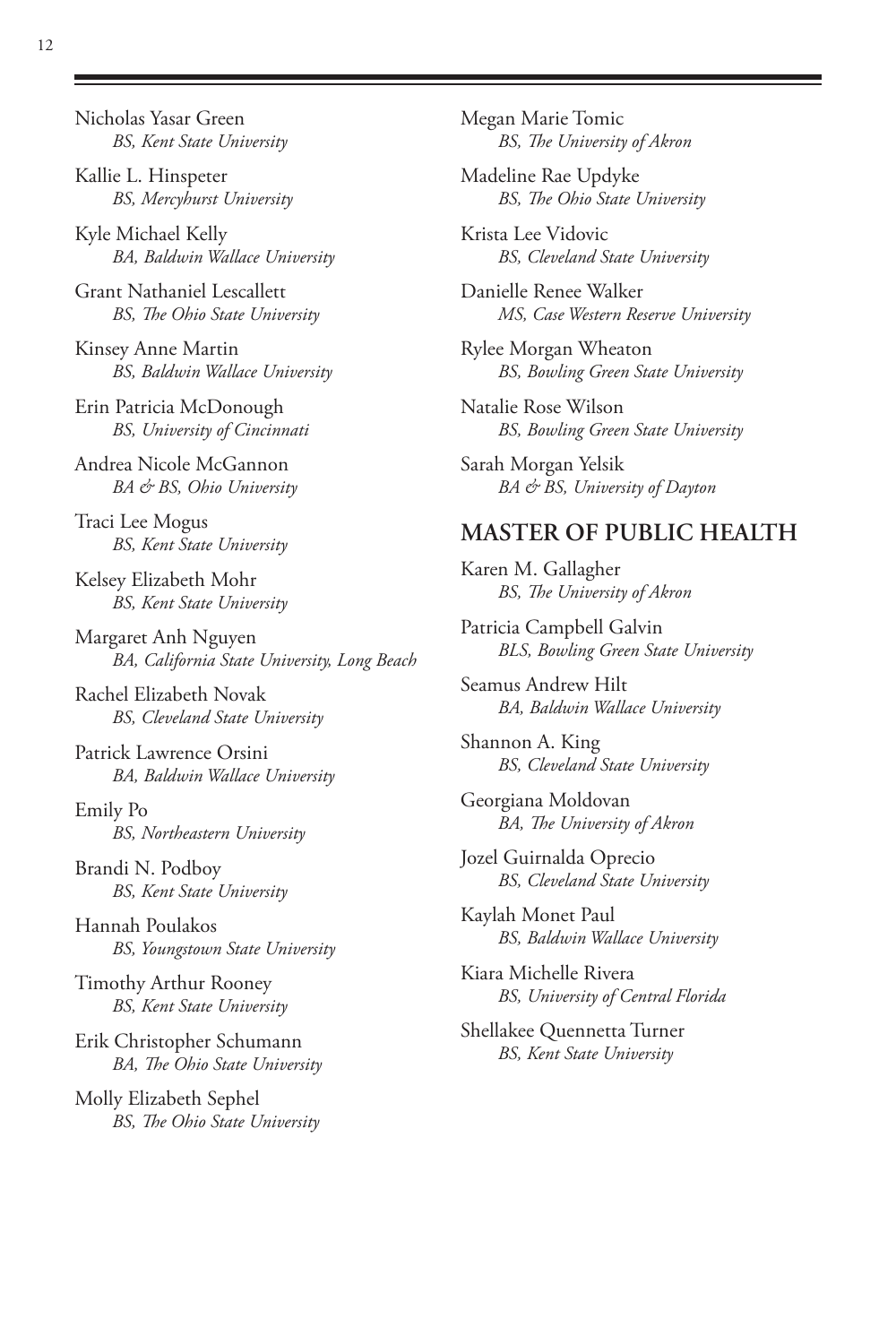#### **MASTER OF SCIENCE**

Benjamin Thomas Braun *BA, Marquette University*

Liliana Vincenza Chirco *BA, Butler University*

Claire Marguerite Valentina Cuthbertson *BS, Baldwin Wallace University*

Emily Rose Dobias *BS, University of Cincinnati*

Kaylee Cheryl Eastridge *BA, Metropolitan State College of Denver*

Prangchat Fakto *BM, University of Louisville*

Avery A. Hanlon *BS, Kent State University*

Kailey Marie Holland *BS, John Carroll University*

Emily M. Lance *BS, Kent State University*

Colleen Marie Mackay *BS, University of Cincinnati*

Whitney Miller *BA, The University of Akron*

Alexis Nicolette Montemarano *BSEd, Bowling Green State University*

Daja' Yvonne Newton *BA, Baldwin Wallace University*

Lily Schwind *BS, Bowling Green State University*

Alexis L. Semanik *BS, Baldwin Wallace University*

Emily T. Weithman *BS, Tiffin University*

Carey Sullivan Wentzel *BM, Northwestern University* 

# **COLLEGE OF ARTS & SCIENCES**

#### **BACHELOR OF ARTS AND BACHELOR OF SCIENCE**

Isabella Paige Moosa *Magna Cum Laude* 

Evaleigh Ocie Noel *Cum Laude*

#### **BACHELOR OF ARTS**

Michael Alan Ackerman *Cum Laude*

Sara Juliana Adams *Cum Laude*

Manji S. Alderman

Dominique Altomari

Taino Luis Arocho

Morgan Marie Ashley *Magna Cum Laude*

Ian Joseph Baker

Taylor Rae Bednarski *Magna Cum Laude*

Emma Joan Beer

Kyle Alexis Bliss *Cum Laude*

Mary Katherine Bowers

Leah Paige Breschini *Summa Cum Laude*

Kenadee M. Bryant

Jonathan William Cappy

Alexander Scott Carman

Kara M. Carreras

Sidny Lynn Chamberlin

Marcus Anthony Class

James Anthony Contakis *Magna Cum Laude*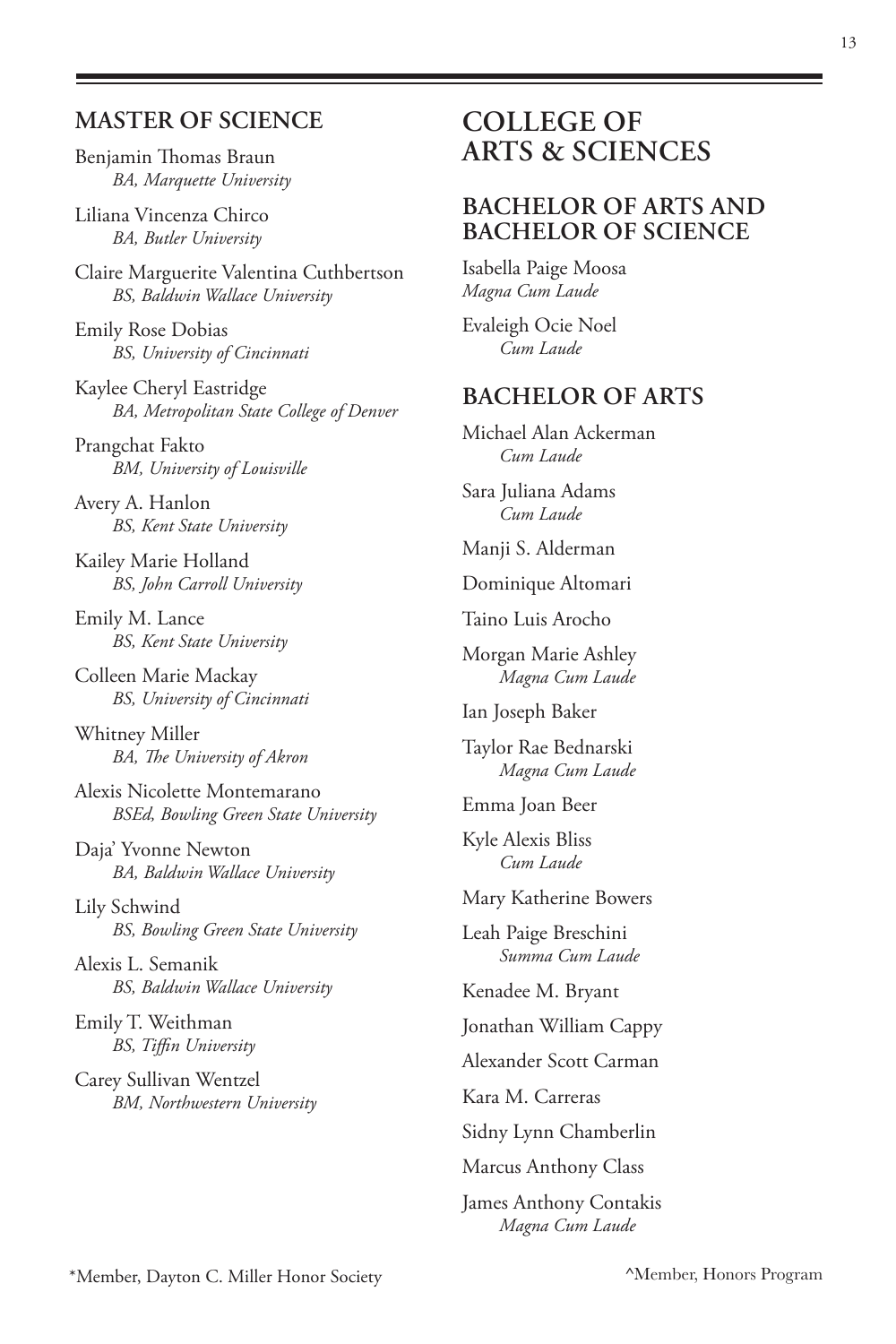Jacob Michael Coppenger Zakeia Chanice Curry Allyson April Dichosa\* *Magna Cum Laude* Abigail R. Drake Edith Anane Dwumah Anthony Michael Dzurisin\* *Summa Cum Laude* Tanner John Elenbaas Sophia Marie Engel Jack Owen Etzler Hunter Steven Evans Dennis Ryan Ficklin, Jr. Maya Jasmin Finston-Fox Lexi Elise First Joshua Paul Flynn Mary Fraley Alexis Maria Gilan Alaina Katherine Giovengo\* *Summa Cum Laude* Jake Glowienke Madison Elizabeth Hart Georgiana Maria Hasrouni *Summa Cum Laude* Ethan William Hayes Julianna Payton Hayes Madison CarolAnn Hebebrand Todd Joseph Hepplestone Jessica Marie Hill Nicki Renee Hodgkiss\* *Summa Cum Laude* Andrew Michael Hoty Collins David Kane\* *Magna Cum Laude*

Bryce Karl Kessler^\* *Summa Cum Laude* Kaylee Samone Kimbro Katelyn Marie Kittinger *Cum Laude* Joshua Caleb Krettlin Reed Randall Kruger *Cum Laude* Mary H. Lavelle Kate Lenihan Kelly Elizabeth Linnabary Sarah Bernice Lyons *Magna Cum Laude* Danielle Rose Magistrelli Abigail Rose Manard\* *Magna Cum Laude* Nathaniel Edmond Matthews Lillian Rochelle McAfee Lily B. McElhaney Brandy Nicole Metz Zachary Slade Milko *Magna Cum Laude* Katie Moc Ashtyn Brooke Morris\* *Summa Cum Laude* Dylan J. Mroczka Jada Marie Mull Taylor Anne Nadal Sierra Lavonne Nelson Caroline Elizabeth Pali\* *Magna Cum Laude* Siena Catherine Peralta Desire Monquie Peters Ryanell Shamir Phillips Brianna Piersoll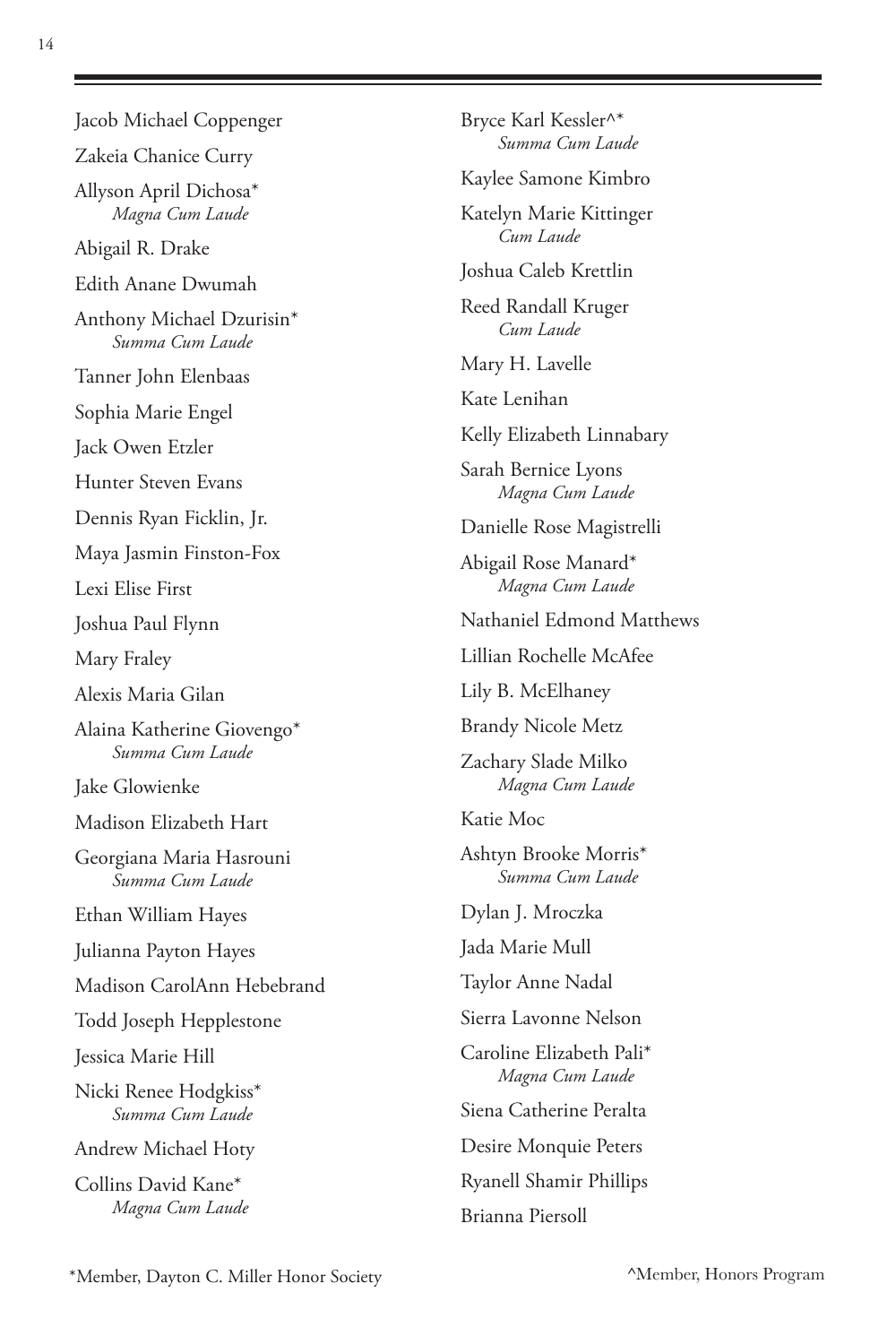Ashley N. Platt *Magna Cum Laude*

Rebecca B. Quinn

Danica Radivojevic

Zachary Jonathan Randolph *Cum Laude*

Natalie G. Reichert^\* *Summa Cum Laude*

Liam Francis Reilley *Cum Laude*

Jacob Curtis Richmond *Magna Cum Laude*

Lindsay Nicole Robinett\* *Summa Cum Laude*

Mary Imad Roufael

Holly Alice Sapienza *Magna Cum Laude*

Kelly Evan Schikowski\* *Summa Cum Laude*

Sanilla Rami Shehada

Bronwyn Lily Sheptak

Amanda Marie Shrum

Daniel Quintin Skelly

Arianna C. Smedley^ *Magna Cum Laude*

Wezlee Eron Spence

Corrine Angellique Starks

Logan Gregory Sword

Maximilian Andrew Sykora

Annaliese Rose Tuma *Cum Laude*

Jessica Lynn Uguccini *Magna Cum Laude*

Lyndsey Hope Valentine Hannah Marie Verib

Joelle Watson *Cum Laude*

Casey Michael White\* *Summa Cum Laude*

Anthony Michael Yacapraro

Bethany Eden Yu *Magna Cum Laude*

#### **BACHELOR OF FINE ARTS**

Isaac Bauman Abigail Marcia Donnellan Makenzie Rae Hall Bobbie Jane Hart\* *Summa Cum Laude* Retta Louisa Greer Laumann *Cum Laude* Daniel Robert Lindstrom *Cum Laude*

Jasmyn Donya Molaei

William Eugene Powers Savarese

Christie Spessard *Magna Cum Laude*

Nathan Gregory Wasinski

#### **BACHELOR OF SCIENCE**

Ahmed Ali Abdulrazzaq Suha Abousamieh Naji Saad Alhaqbani Ky'leana Maechel Allen Rachael Elizabeth Allyn Chase V. Augustine *Cum Laude* Addison Baird Nina Marie Bauman Jacob Ryan Beaton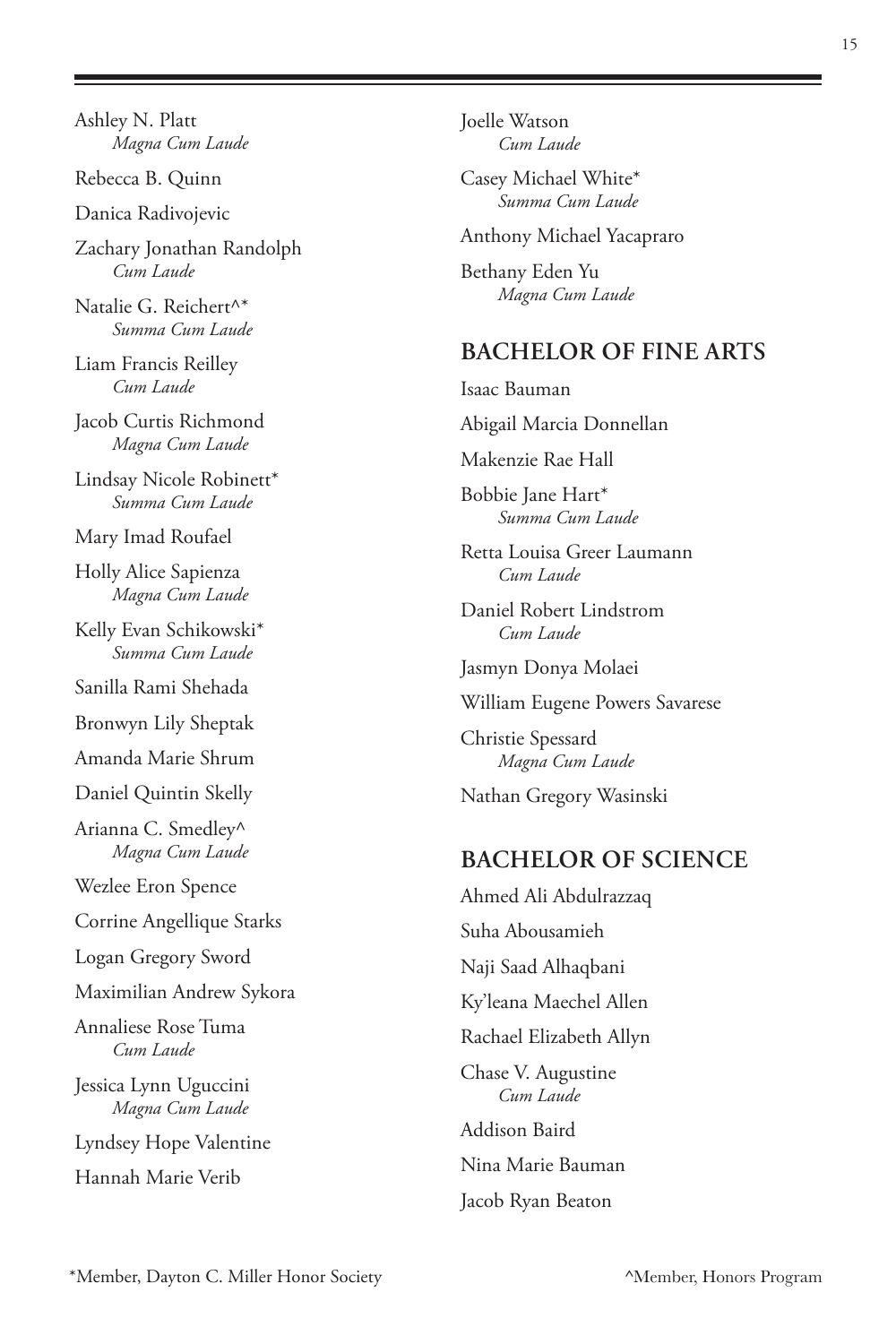Madeline Grace Bednar^ *Magna Cum Laude*

Abigail Jane Behrend *Cum Laude*

Heaven McKenzie Berry

Paul Isaiah Blazek *Summa Cum Laude*

Daisey A. Bryant

Elizabeth Marie Bryson

Jason Bucsanyi\*^ *Summa Cum Laude*

Tiana Dané Card *Cum Laude*

Elizabeth Virginia Castro^ *Cum Laude*

Joshua Douglas Chamot\* *Magna Cum Laude*

McKenzie Kathryn Chappell\* *Summa Cum Laude*

June A. Coleman *Magna Cum Laude*

Charles Douglas Cvitkovich

Amanda MacKenzie Day

Savannah Taylor Duganier *Summa Cum Laude*

Ivy Kate Earl *Cum Laude*

Amanda Naseem Fakir

Grace Ann Fryling\* *Summa Cum Laude*

Cristalle Gudrun Ganter

Emily Patrice Garrett

Amanda Kate Green

Heather Mapuana Guiley^

Jude Valentine Hagerman

Nathanael Joseph Harvey

Salayna Marie Hritz Elora Lynn Irizarry Aya Nawal Kabra Bijan W. Kamalipour Olivia Addison Kane *Cum Laude* James Michael Kidd Grant Andrew Kingston Mason P. Krieger Maighread H. Laliberte *Magna Cum Laude* Tyler B. Lattea Alyssa Lauren Laughner *Cum Laude* Jessica Anne Lombardo\* *Magna Cum Laude* James Matthew Macre *Cum Laude* Dalebria Jamaya Mallette Morgan Elizabeth Martin *Magna Cum Laude* Jivan Aram Meguerditchian *Magna Cum Laude* Leah Marie Metzger Katelin Micovic Jessica Lee Milhorn Maura Quinn Montague Daphne Jeanne Myers Jules Anne Newbould Victoria Maryanovna Ogonovskiy Alyssa Noelle Palumbo\* *Summa Cum Laude* Alyssa Nicole Patton\* *Summa Cum Laude*

Madison Hope Pavone *Magna Cum Laude*

^Member, Honors Program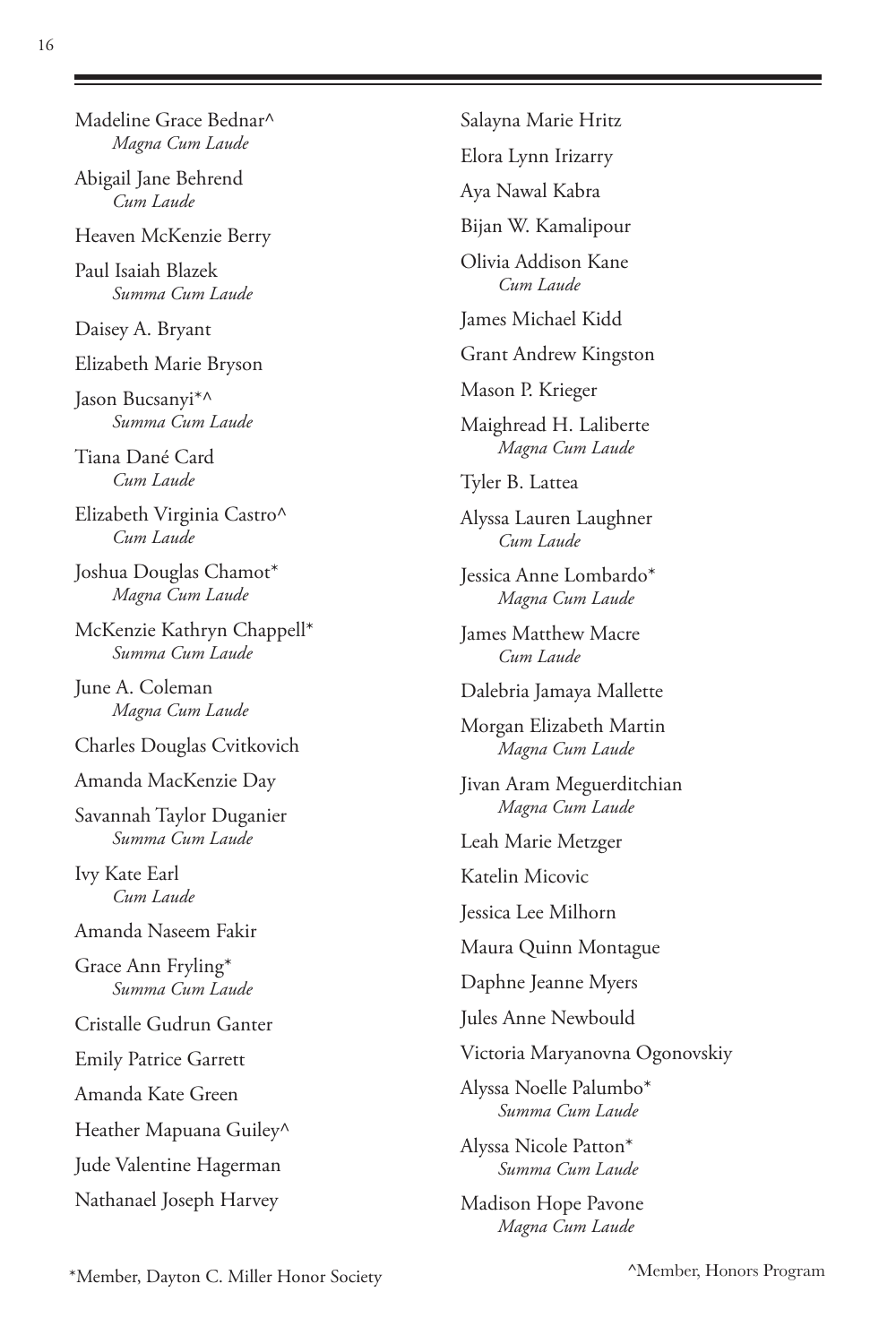#### Emily Christine Pechaitis

David Michael Prather

Madison Jayne Ray

Madison Renee Roth *Magna Cum Laude*

Harrison Michael Rouse\* *Summa Cum Laude*

Michelina Anna Rush *Cum Laude*

Rachel Marie Schade\* *Summa Cum Laude*

John Henry Schulte *Cum Laude*

Dominic Hugh Shelley

Brandon Jonathon Skory

Kylie Taylor Smith

Emily Rebecca Sonby\* *Magna Cum Laude*

Jack Tyler Swanson\*^ *Summa Cum Laude*

Ryan Andrew Timas *Magna Cum Laude*

Juan Pablo Taborda Bejarano *Magna Cum Laude* 

Aleyah Denise Turner

Cameron R. Walsh *Cum Laude*

Christopher Douglas Werts\* *Summa Cum Laude*

Jessica Lynn Wishart

Emily Victoria Yasher\* *Summa Cum Laude*

Michala M. Zappitelli *Magna Cum Laude*

Alexander Daniel Zemskov\* *Summa Cum Laude*

Kayla Miriam Zlotnik

# **SCHOOL OF BUSINESS**

#### **BACHELOR OF ARTS**

Jill M. Anderson\* *Summa Cum Laude*

Keagan J. Armitage *Cum Laude*

Andrew Nicholas Bachie

Emilee Elaine Beal *Magna Cum Laude*

Matthew Kenneth Begin

Emily Rebecca Berg

Melissa-Berthe Ntiamu Bila

Luke Dominic Breudigam

Charlie Morgan Brock\* *Magna Cum Laude*

Ryan Raymond Busser *Cum Laude*

Rachel Leigh Buxton\* *Summa Cum Laude*

Tanner P. Carlson

Benjamin Patrick Caskey

Colin James Caven

Marly Cifranic

Domenic James Clary

Dominic William Clotman

Jeremy Richard Coad\* *Summa Cum Laude*

Adam Joseph Condeni

Lauryn Carol Cook *Cum Laude*

Caitlyn A. Crisler

Ryan Scott Cunningham *Magna Cum Laude*

Anna Christine Cvitkovich *Cum Laude*

\*Member, Dayton C. Miller Honor Society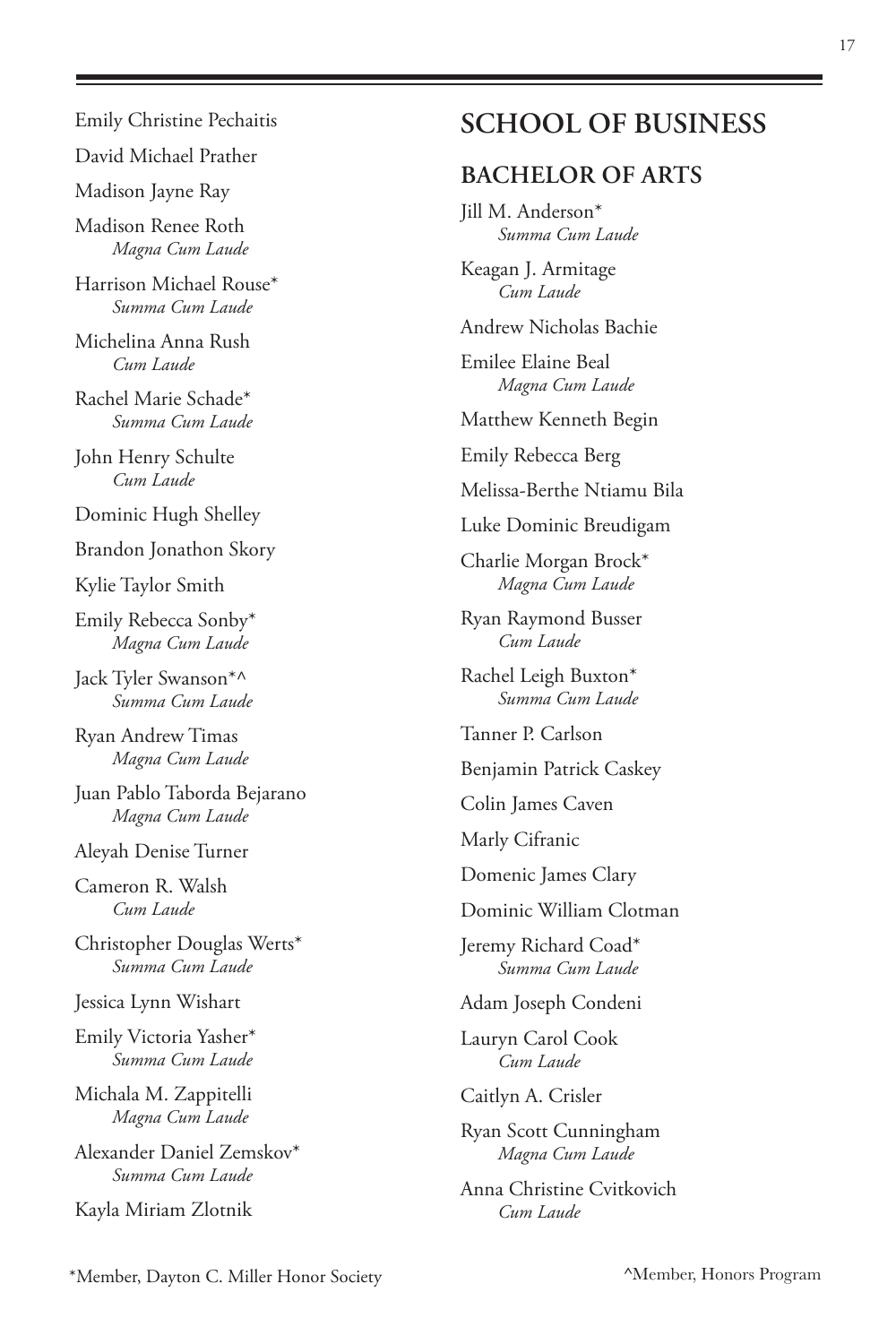| Ricardo Onecimo Ramiro DeAnda-Wyatt             |
|-------------------------------------------------|
| Felicia N. Decesare<br>Cum Laude                |
| Jordan Michael Dennis<br>Cum Laude              |
| Daniel Richard Devney                           |
| Kamryn Joy DiRocco<br>Cum Laude                 |
| Michael Louis Douzos                            |
| Margaux Renee Duvall                            |
| Kelan Lasean Eichelberger                       |
| Nathaniel Peter Ellis                           |
| Madison Farrell<br>Cum Laude                    |
| Corey Ryan Friedrich*<br>Summa Cum Laude        |
| Dominic Michael Gentile                         |
| Andrew Scott George*<br>Summa Cum Laude         |
| Maria Lana Ghamo<br>Magna Cum Laude             |
| Jarrett Cameron Guzik*<br>Summa Cum Laude       |
| Ethan Richard Hadley                            |
| Cecelia Ann Hamisch<br>Magna Cum Laude          |
| Jacob Allen Hansen*<br>Summa Cum Laude          |
| Megan Lee Hensel*<br>Magna Cum Laude            |
| Terrell Anthony Hicks<br>Cum Laude              |
| Bryan Douglas Hoak*<br>Summa Cum Laude          |
| Corey Michael William Jones*<br>Summa Cum Laude |
| Gloria Marie Jurcisek                           |

John Christopher Kaprosy Kayla Marie Kelly Kevin Patrick Kelly Jason Robert Lambert Kayla Marie Lorenzo Sarah Ann Lowe Alexander John Ludwick Emily Blaire Lyon Katherine Rose Lyons *Magna Cum Laude* Miranda Lyons Michael Riordan Mangan Jacob Thomas Mantle Julia Elizabeth Margerum Anna M. Marsick *Cum Laude* J. T. Mazula Kayla Elizabeth McClintock Myah McDonald *Cum Laude* Garret McLeod Gwynevere Rose McMonigle Marissa Renee McShepard Kevin M. McSweeney Hanna Katherine Mejak^ *Cum Laude* Jarod Ryan Miller Justin Allen Mills\* *Summa Cum Laude* Timothy Michael Monroe Antonio Ernesto Nacarino *Cum Laude* Daniel Gabriel Nadinic *Cum Laude*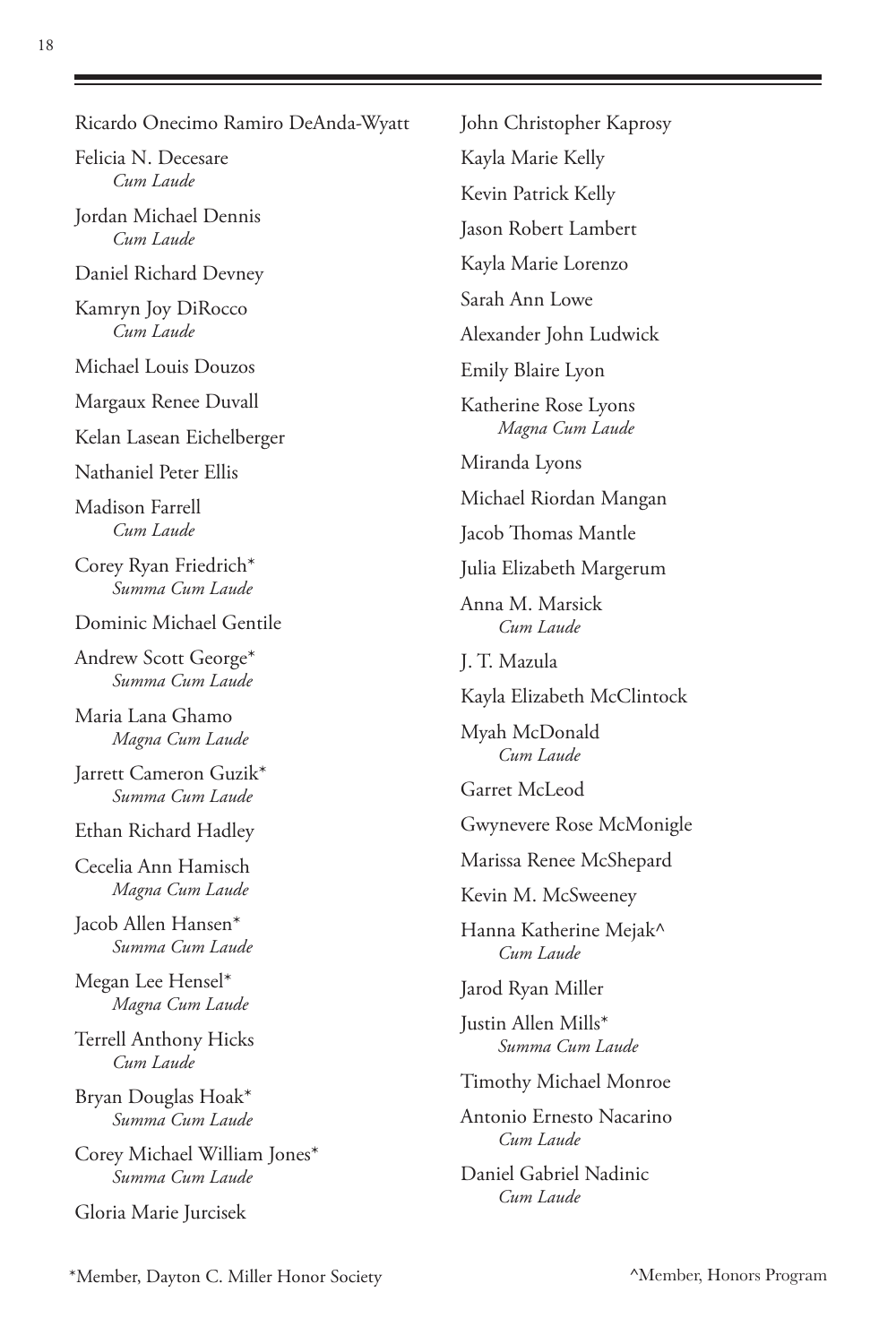Attila John Nagy, Jr. Patrick Nagy *Magna Cum Laude* Madelyn Olivia Neitzel Henry Wayne Neumann Richard Von Nock Ezra Elizabeth Ohly Gregory Michael Paparizos\* *Summa Cum Laude* Andrea Nicole Parker *Magna Cum Laude* David James Paschal Petra C. Pawlicki Zachary Richard Perry Andera Christine Phillips Isabella Nicole Ratino Jared William Rudge\* *Summa Cum Laude* Kathryn Ann Rybarczyk *Cum Laude* Amanda S. Saah *Magna Cum Laude* Jakob Alexander Schubert William Edward Scurci Samuel Thomas Severino Ethan Christopher Short Patrick Ronald Simon Carolyn Rose Skubon *Magna Cum Laude* Logan Dean Snow Chase Cameron Spriggs *Cum Laude* Gregory Steinberger\*^ *Summa Cum Laude*

Kayla Nora Stoffers *Cum Laude*

Ashley R. Struble Payton John Szudzik Caroline Anne Root Tackett *Cum Laude* Dyllun Christopher Timmons Gina M. Upholzer Steven Luke Vonderhaar\* *Summa Cum Laude* Daniel Alvin Wahl *Magna Cum Laude* Sami Nabil Wardeh Conner James Warner Reed Jacob Watkins Connor Adam Weber Lorraine Y. Welch *Magna Cum Laude* Alex Tyrone Wight Donald Jorge Wilkin Alyssa Marie Williams *Cum Laude* Andrew James Wilson Grace Marie Zaubi Andrew John Zimmerman **BACHELOR OF SCIENCE**

John Michael Blake *Magna Cum Laude*

Ethan Coover\* *Summa Cum Laude*

Cole James Lavorini *Cum Laude*

Terrell Pierre McDowell *Cum Laude*

Matthew Owen Stafford

#### Tony Van Tran

\*Member, Dayton C. Miller Honor Society

^Member, Honors Program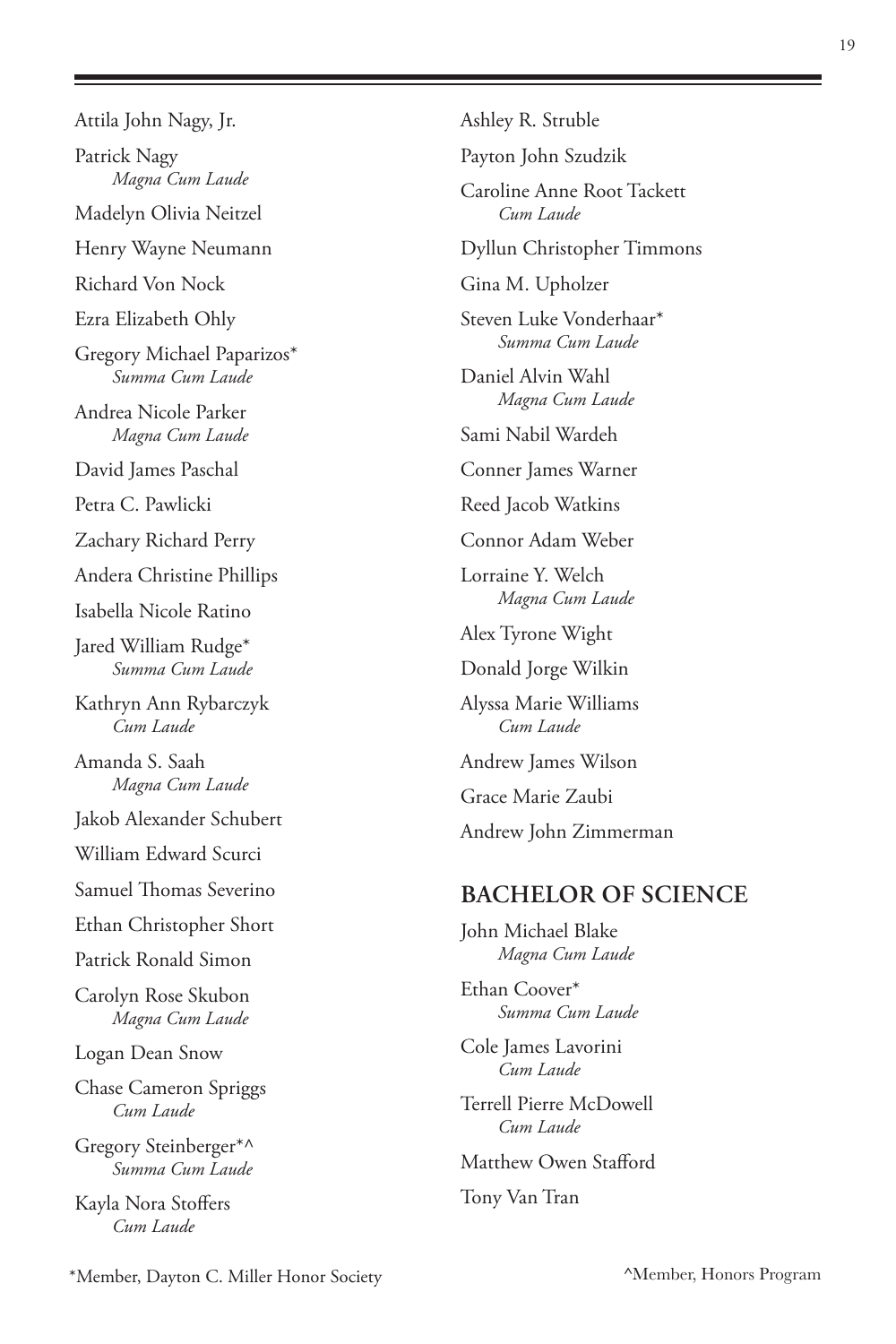# **COLLEGE OF EDUCATION & HEALTH SCIENCES**

### **BACHELOR OF ARTS**

Iliya Michael Bufogle Aidan Dominic Cardaman Emma Marie Glass Ashleigh J. Hildreth Hayley N. Nagy Blaine Paul Spanulo Cameron J. Wydra

## **BACHELOR OF SCIENCE**

Mary Siobhan Bierman^ *Magna Cum Laude*

Molly Elizabeth Bohrer

Julia Rachelle Confer *Cum Laude*

Jenna Beth Daulbaugh *Cum Laude*

Amanda Ellen Donahue\* *Summa Cum Laude*

Lillian Christine Edwards *Magna Cum Laude*

Shaarav Amit Ghose\* *Summa Cum Laude*

Braydon Stanley Gibson

Thomas Jeffrey Handloser *Magna Cum Laude*

Collin Roy Hauschild\* *Summa Cum Laude*

David Anthony Hudson

Hallie Morgan Kania

Trey William Knapp\* *Magna Cum Laude*

Emily Joan Lesco *Cum Laude*

Jessica Nicole Lostoski *Magna Cum Laude*

Faith Noel Malek

Ruvimbo Stephanie Mareya

Ashley Elizabeth Matousek

Erin Mary Merhar

Amanda Nicole Milo\* *Summa Cum Laude*

Lauren Elizabeth Montler

Isabella Marie Moskowitz *Cum Laude*

Emily Louise Newcamp *Cum Laude*

Alexis Marie O'Neill

Marlayna Sky Powers

Mason Conrad Ramsay

Isabella R. Reigle

Zachary James Riggins *Cum Laude*

Gennete Saciri

Aundrea Marie Scattino *Cum Laude*

Megan N. Scheibelhut\* *Summa Cum Laude*

Anna Maria Schubert *Magna Cum Laude*

Emma Pearl Seitz *Cum Laude*

Emma Rose Skundrich\*^ *Summa Cum Laude*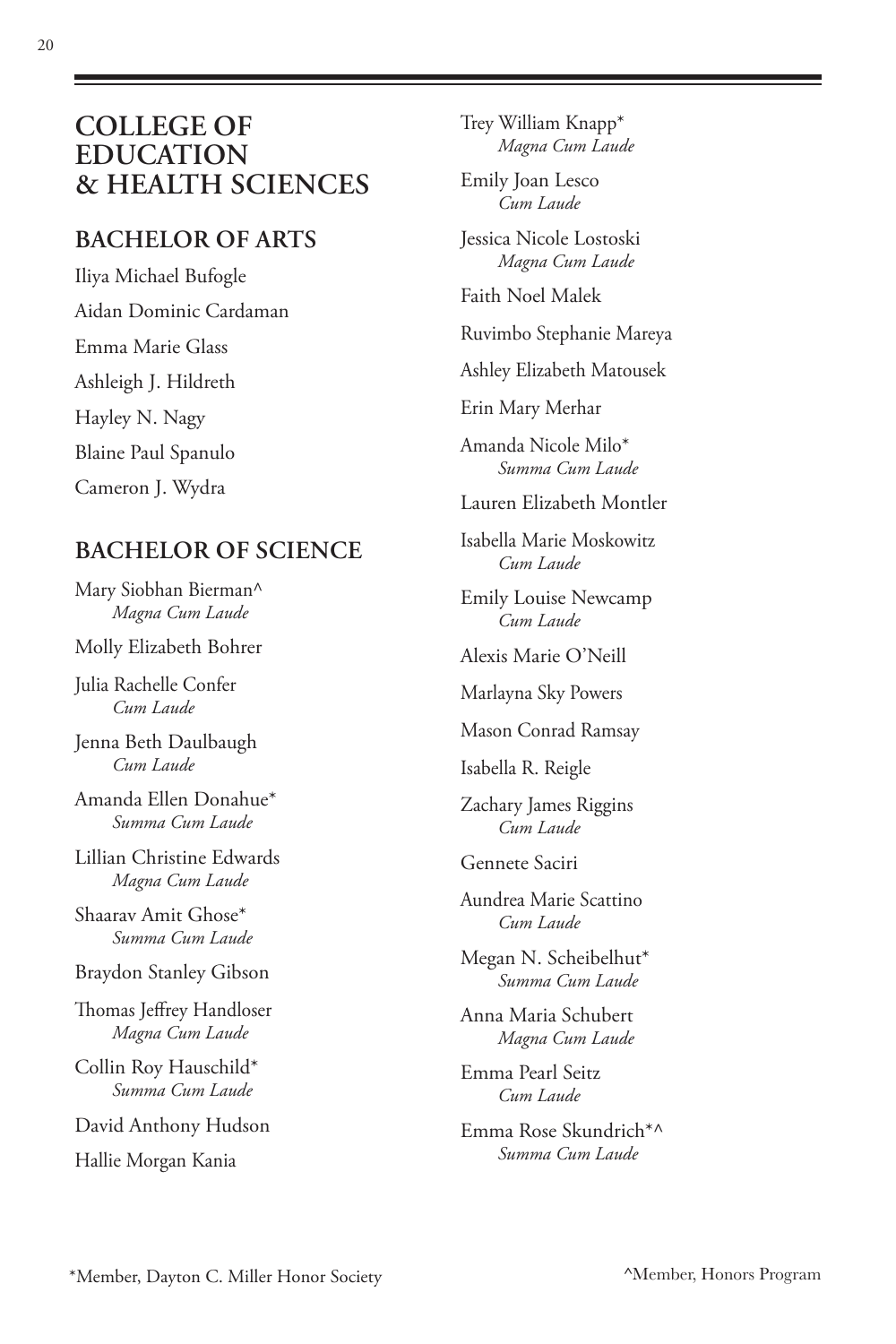Alana Rose Spencer\* *Magna Cum Laude*

Jaydelin Rae Vasvery

Hunter Nicole Welch *Magna Cum Laude*

Anna Dawn Wenzinger

# **BACHELOR OF SCIENCE IN EDUCATION**

Madison Rose Carlton *Cum Laude*

Amanda Jaye Crisler\* *Summa Cum Laude*

John Patrick Gibbons *Magna Cum Laude*

Terin Najae Harris

Olivia Fallon Heestand *Magna Cum Laude*

Kayla Elise Heinlen\* *Summa Cum Laude*

Kelsey Lyn Hunter\* *Summa Cum Laude*

Ashley Lynn Larsen *Cum Laude*

Hannah R. Lutsock *Cum Laude*

Allison Louise O'Connell

Jordyn Marie Rozek *Cum Laude*

Jarret Joseph Sack

Aysheh Sadeq *Magna Cum Laude*

Erica Diane Schwartz *Magna Cum Laude*

Justin Sewell *Magna Cum Laude*

Peyton J. Shubsda

Edward Michael Staats

Kylie Elizabeth Volak

Madison Kaylyn Waller *Cum Laude*

Clayton Bradford Wimmer *Cum Laude*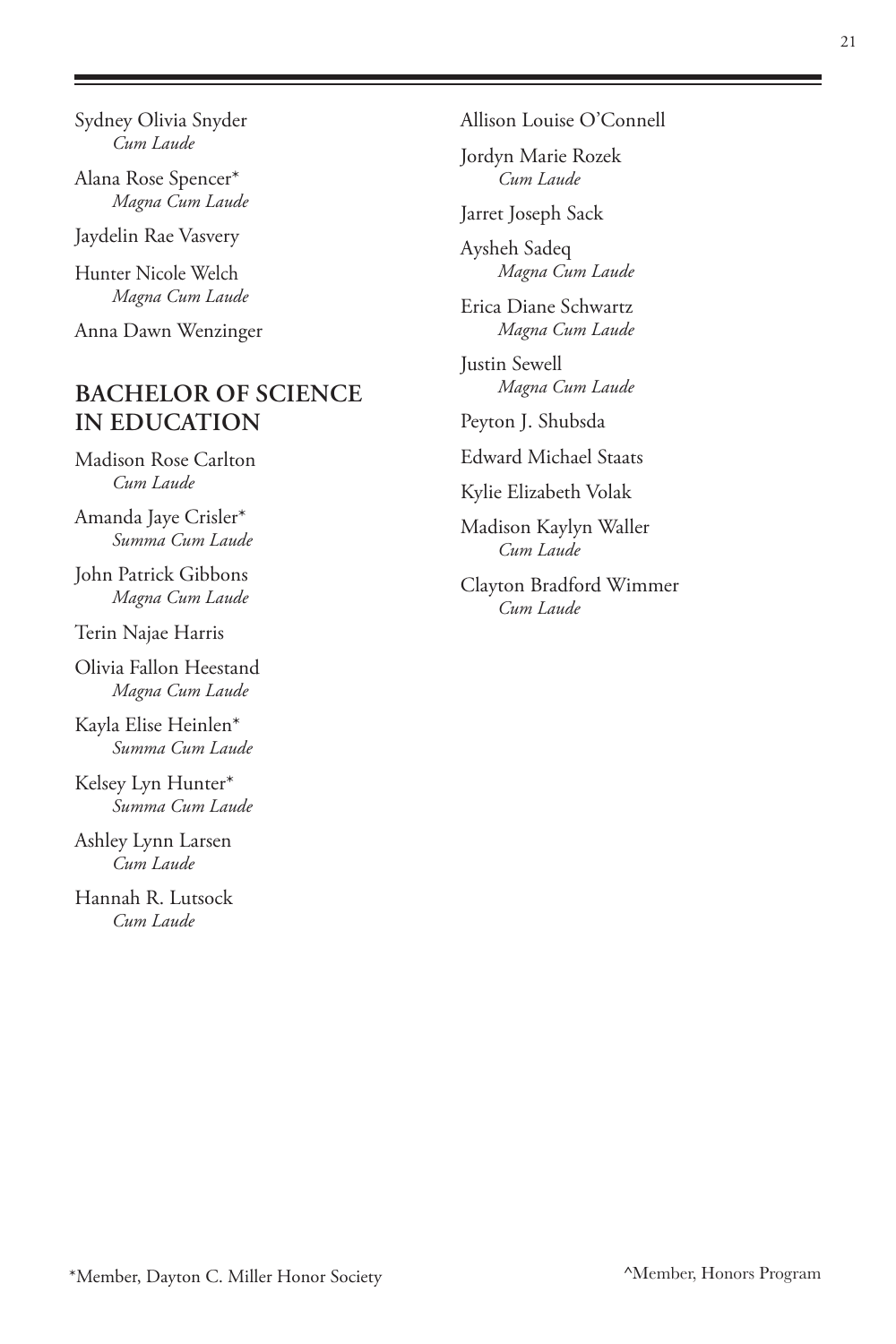# **CONSERVATORY OF MUSIC**

# **BACHELOR OF MUSIC AND BACHELOR OF MUSIC EDUCATION**

Jessica J. Jonczyk\*^ *Summa Cum Laude*

#### **BACHELOR OF ARTS**

Hallana Rose Beck *Summa Cum Laude*

Karyn Marie Bellush

Chad M. Castilla

Maya Grace Cundiff

Gabrielle Rose DePamphilis

Laura Mei Frost *Magna Cum Laude*

Corey Michael Grubar

Alivia Faith Leyland *Magna Cum Laude*

Laura Maria Lill *Cum Laude*

Emma T. Morris *Magna Cum Laude*

Shade Annette Elizabeth Pearce

Lorenzo Jovan Rivera *Magna Cum Laude*

Melinda Grace Warren\* *Cum Laude*

Samuel Wentzel

# **BACHELOR OF MUSIC**

Alex Patrick Adkins *Cum Laude*

#### Tim Aspesberro

Amelia Grace Beckham *Magna Cum Laude*

Piper MacKenzie Bruce *Cum Laude*

Anna Sophia Barron Burr *Cum Laude*

Colette Élan Caspari

Kyle Martin Clark

Anissa Dare Clay Zelaya\* *Summa Cum Laude*

Cecilia Maye Kailing Cooper\* *Summa Cum Laude*

David Craig Drettwan

Alexander Vernon Drews

Avedis Escandon *Cum Laude*

Andrew Robert Faria

Dashiell Truscott Gregory *Cum Laude*

Jack Benjamin Hale

Audrey Gaulrapp Hare *Magna Cum Laude*

Nicolas Scott Hermick

Elaine Mae Hudson\* *Summa Cum Laude*

Jacob Charles Kaminski\* *Summa Cum Laude*

Autumn Marie Key

William David Lamb

Victoria Manning Lurz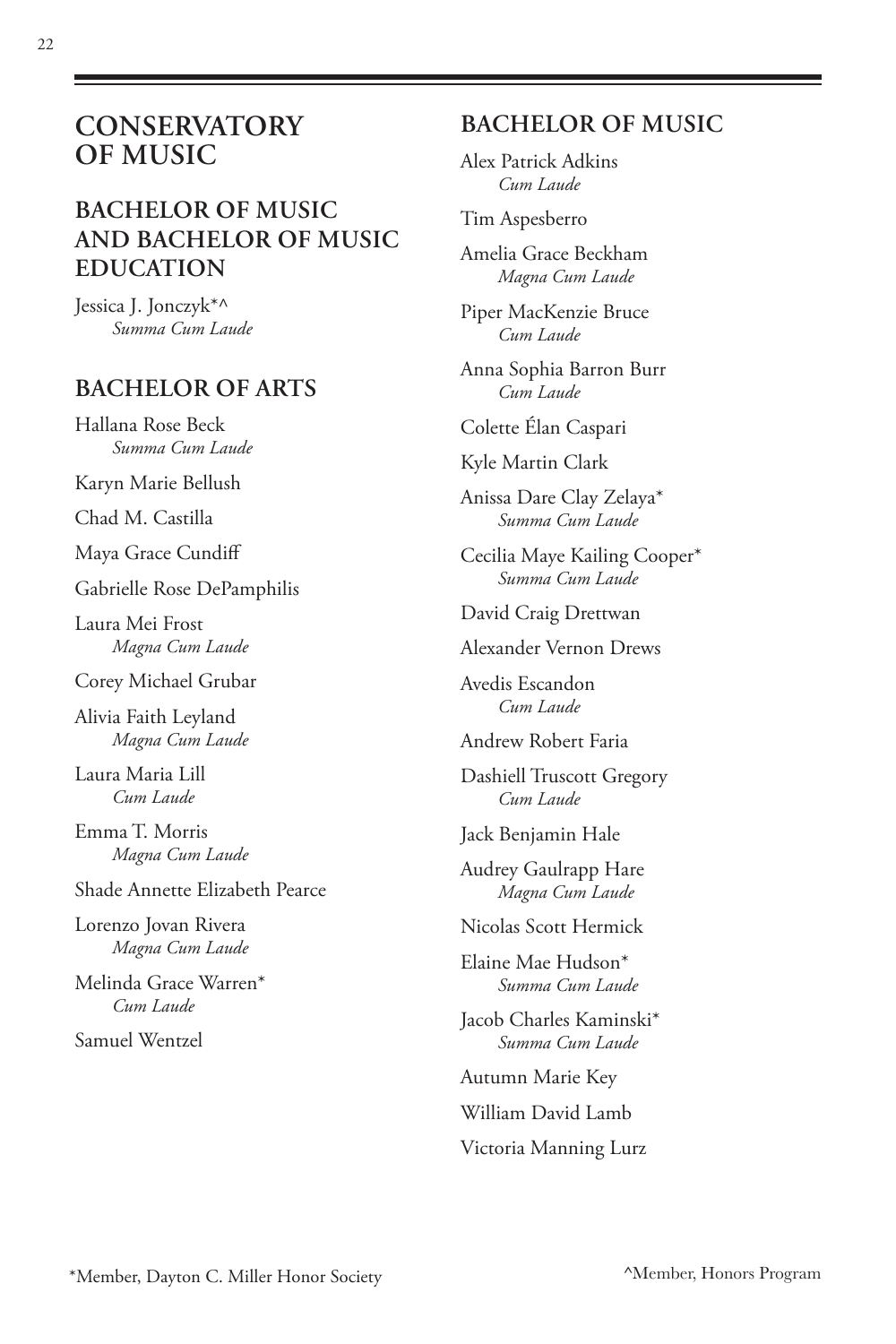Matthew James Maloney\* *Summa Cum Laude*

RhonniRose Olivia Mantilla

Madeline Claire Mascia *Cum Laude*

Eden Elizabeth Mau

Maggie May Milano *Magna Cum Laude*

Claire Marie Miller *Cum Laude*

Lindsay Noel Miller *Magna Cum Laude*

Sophia Grace Mintsiveris *Magna Cum Laude*

Christopher M. Nadar\* *Summa Cum Laude*

Samuel Sheldon Nasar

Justin Michael O'Toole

Lee Nimrodi Price

Hannah Cynthia Reinschmidt *Magna Cum Laude*

Zachary D. Rusk

Blaine Arthur Schultice

Katherine Quinn Sharp\* *Summa Cum Laude*

Micah Robert Simmons *Cum Laude*

Gracee Caroline Street

Emily Laura Szillat *Magna Cum Laude*

Rodrigo Antonio TorrejÓn

Peter Viktor Varga\* *Summa Cum Laude*

Benjamin Evan Webster\*^ *Summa Cum Laude*

### **BACHELOR OF MUSIC EDUCATION**

Mia Teresa Bester

Jesse Danielle Bobbitt\* *Summa Cum Laude*

Katherine Anne Malquest

Alexa Smith\* *Magna Cum Laude*

Brooke Anne Szymusiak

Sarah Elizabeth Walker

Samuel Justin Wetzel

Leo Henry Zigmond\* *Summa Cum Laude*